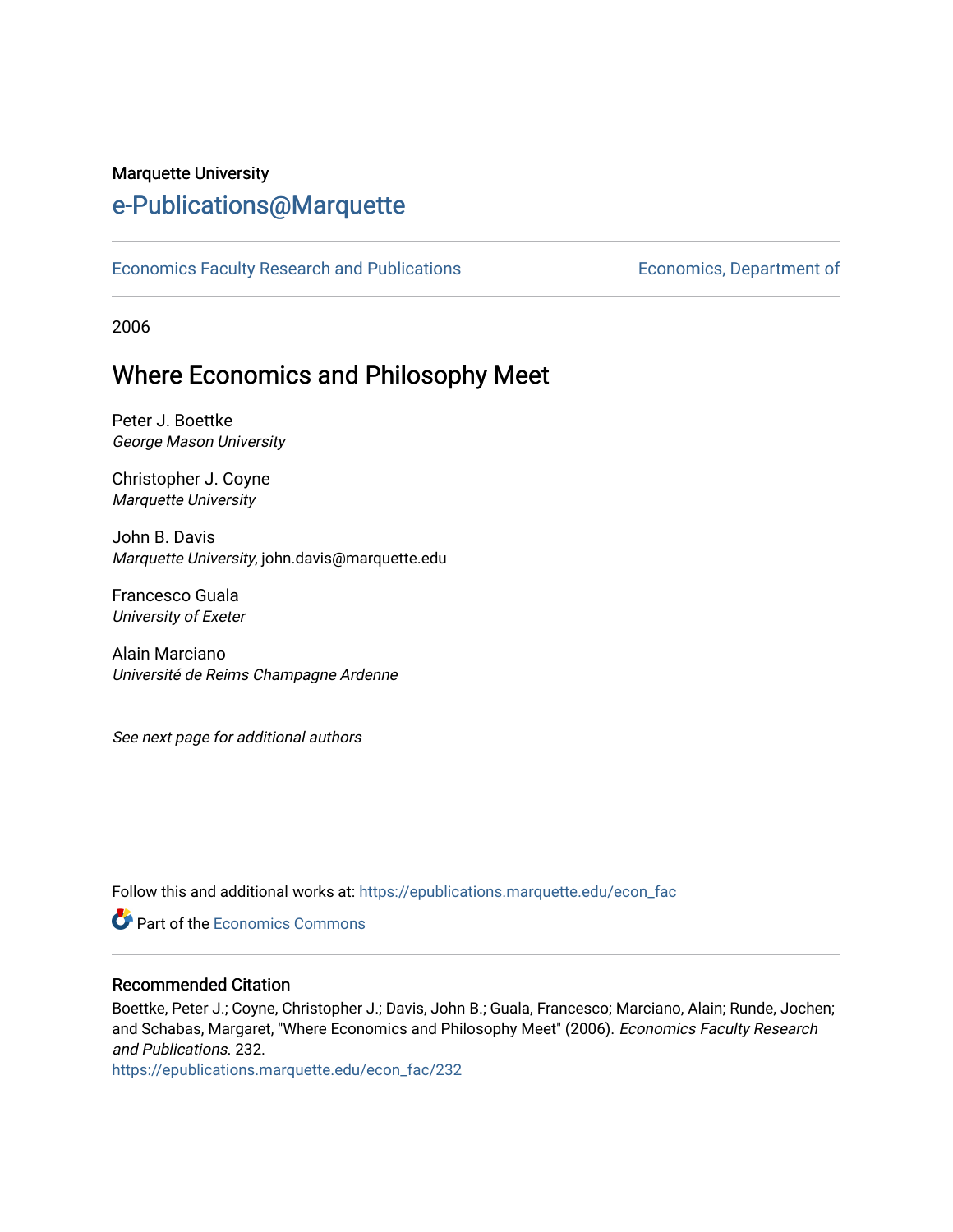#### Authors

Peter J. Boettke, Christopher J. Coyne, John B. Davis, Francesco Guala, Alain Marciano, Jochen Runde, and Margaret Schabas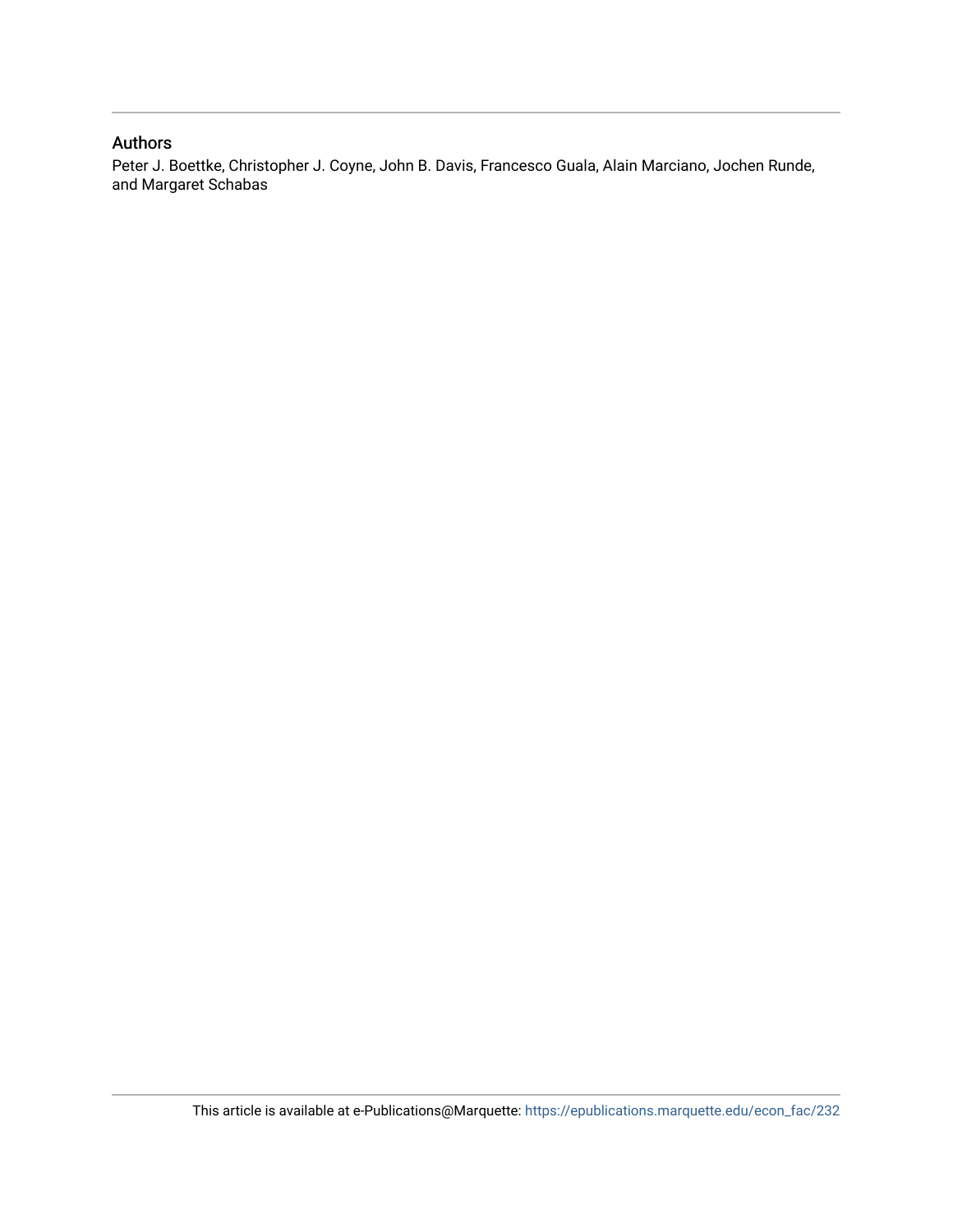**Marquette University**

# **e-Publications@Marquette**

## *Economics Faculty Research and Publications/College of Business*

*This paper is NOT THE PUBLISHED VERSION;* **but the author's final, peer-reviewed manuscript.** The published version may be accessed by following the link in the citation below.

*The Economic Journal*, Vol. 116, No. 512 (June 2006): F306-F325. DOI. This article is © Wiley and permission has been granted for this version to appear in [e-Publications@Marquette.](http://epublications.marquette.edu/) Wiley does not grant permission for this article to be further copied/distributed or hosted elsewhere without the express permission from Wiley.

# Where Economics and Philosophy Meet: Review of the Elgar Companion to Economics and Philosophy with Responses from the Authors

**Peter J. Boettke** George Mason University Hampden Sydney College

**Christopher J. Coyne** Marquette University

**John Davis** University of Amsterdam

**Francesco Guala** University of Exeter

**Alain Marciano** Université de Reims Champagne Ardenne

**Jochen Runde** Judge Business School, University of Cambridge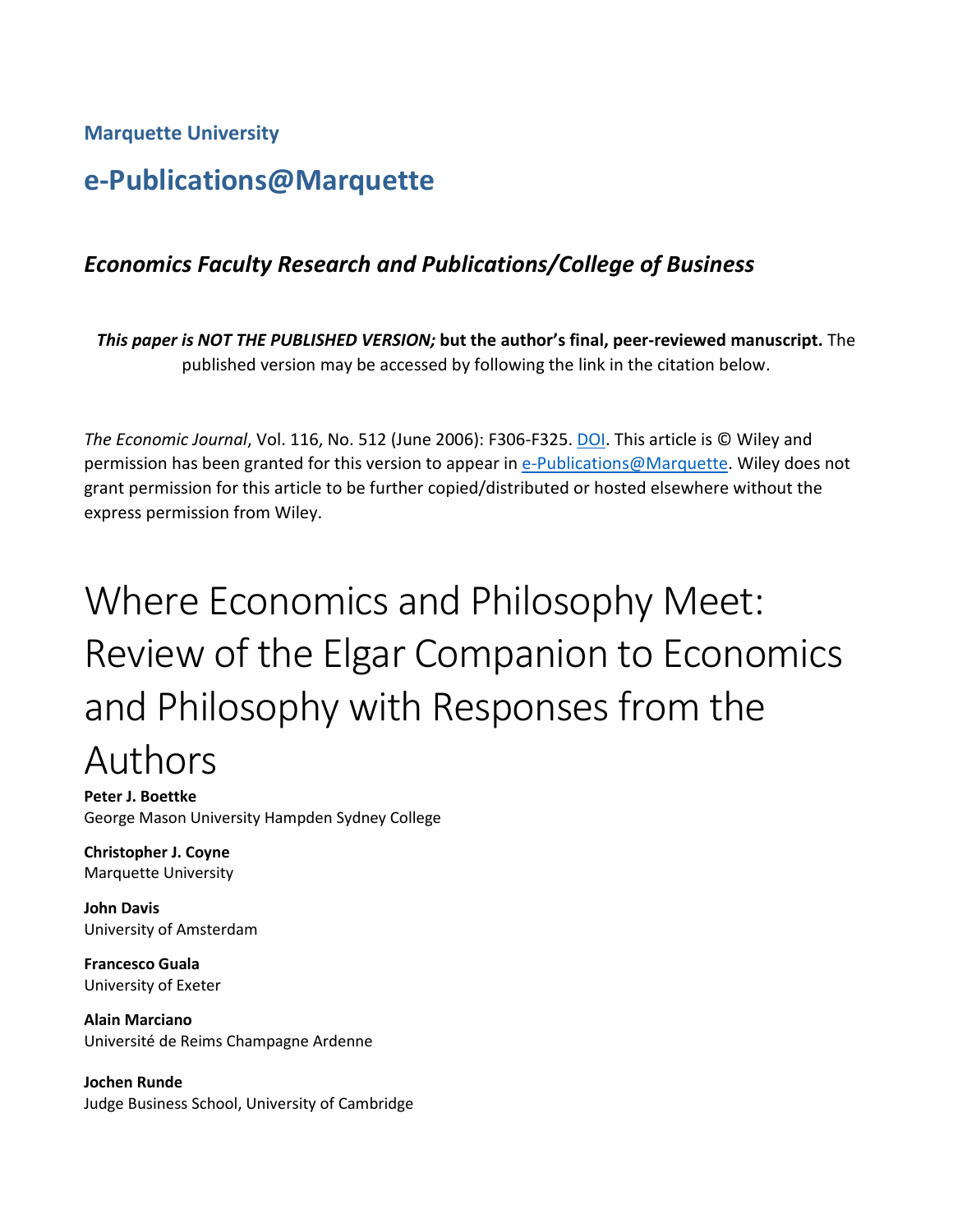#### **Margaret Schabas**

University of British Columbia

Although Adam Smith's 1776 *Wealth of Nations* is often cited as marking the birth of economics, it was really not until after the second world war that economics became the distinctive, more or less unified, and largely separate discipline summarised in the textbooks of today. Even a mere fifty years ago, it was possible for the intelligent reader to move with relative ease between economics on the one hand and political economy, sociology and social theory, psychology and philosophy on the other. This is now no longer the case, and most young economists are taught to think of their discipline, not primarily in terms of the particular 'economic' social phenomena it was once taken to be about, but as a sophisticated and largely self-contained analytical approach to the investigation of social phenomena of any kind.

Even so, economics has never been able to separate itself entirely from its sister disciplines, even at the high tide of mathematical economics and positivism during the 1970s and 1980s, and many of the most active new areas in economics currently involve some form of boundary crossing (e.g. experimental economics, neuroeconomics and computational economics to name just three). With respect to the philosophy of economics in particular, the last fifty years or so have seen a steady expansion in scholarly investigation into different connections between economics and philosophy, with the emergence of new journals, professional associations, research networks and the like. There has been a great deal of work on epistemological questions in the wake of the decline of positivism, on boundary issues and the question of whether or not economics constitutes a science, and on the rhetoric of economics, ethics, value and, latterly, the ontology of economics [\(Hands, 2001\)](javascript:;).

It is against this background that, in 2004, three of us published the *Elgar Companion to Economics and Philosophy* (Davis, Marciano and Runde, 2004, henceforth the *Companion*), an edited collection aimed at documenting the current state of play in three important areas of the philosophy of economics:

- 1. Political economy as political philosophy;
- 2. The methodology and epistemology of economics; and
- 3. Social ontology and the ontology of economics.

The various authors represented in the volume were chosen on the basis of their having made distinctive contributions in these general areas, and they were asked, not only to survey the state of the field as they saw it, but also provide statements of their own positions and their perspectives on the field in question and its possible direction of development in the future. Imposed upon them, therefore, was the need both to mine the philosophical subject matter of economics and also to stand back from it to assess it in a manner that would do justice to the complex interrelations that exist between these different points of access as they saw them at the time. In effect, then, the authors were asked to anticipate the volume's appearance and its reviews, and were thus the first voice in the dialogue recorded below.

The *Companion* was subsequently the subject of a session at the meeting of the History of Economics Society, held at the University of Puget Sound in Tacoma, Washington between 24–27 June 2005, and the present 'review' comprises revised versions of the contributions to that session. The structure of the session followed the structure of the book, with separate commentaries on each of the three sections listed above, from people from a range of different perspectives: Peter Boettke and Chris Coyne (PB&CC, representatives of the Austrian School of economics), Margaret Schabas (MS, a philosopher and historian of economic ideas) and Francesco Guala (FG, a philosopher of science). The commentators were asked to concentrate on general issues that emerged in the papers comprising the section of the book they had responsibility for. Each of the commentaries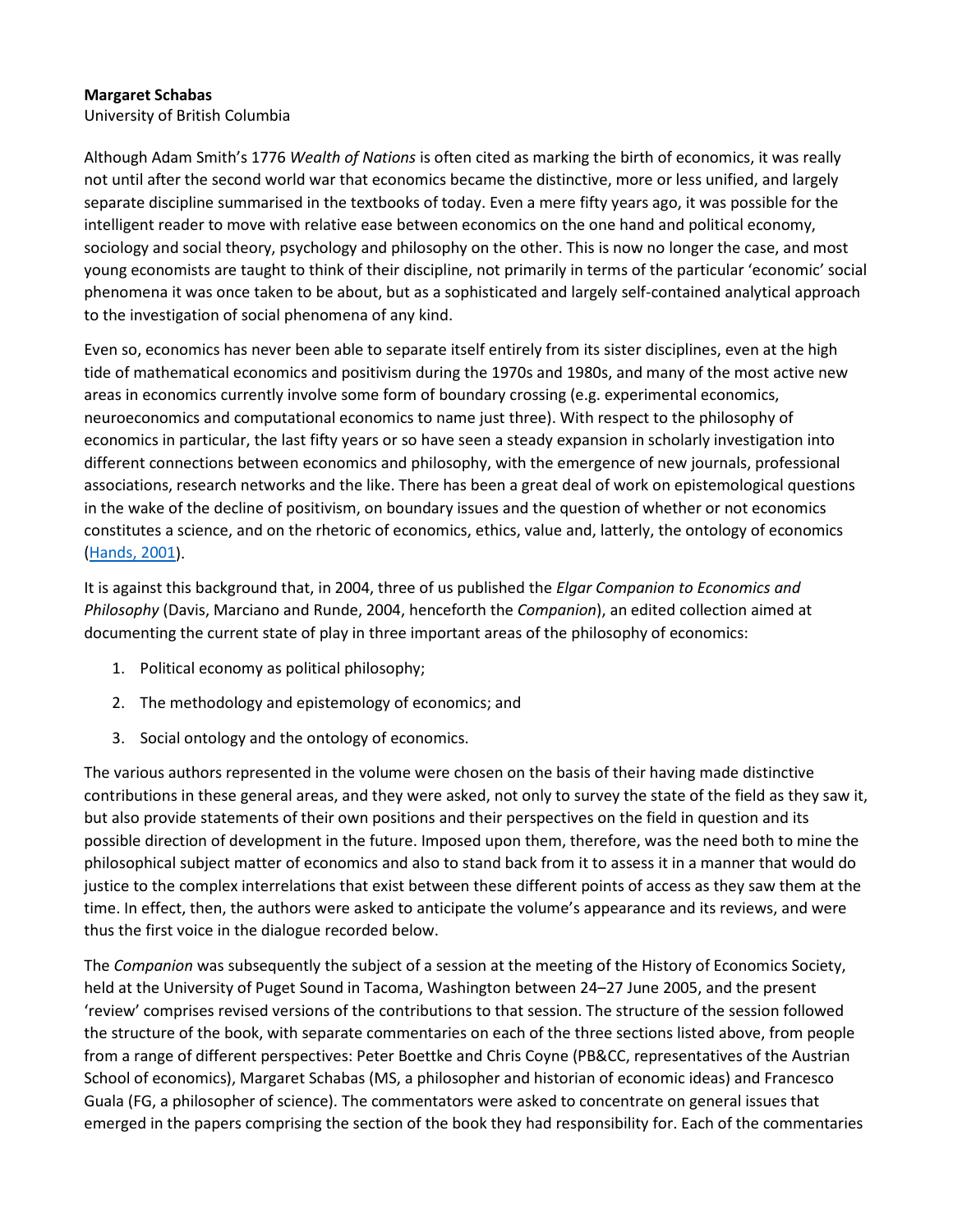was then followed by a brief reply from the editor who had principal responsibility for that section in the book, and these responses are also reproduced below.

# 1. Political Economy as Political Philosophy

## 1.1. Comment: Modern Political Economy (PB&CC)

Political Economy has made a comeback. At the turn of twentieth century, the term political economy began to be purged from the scientific discipline of economics. This started to change with the economic analysis of politics in the 1950s and 1960s, when the tools of economic analysis began to be employed to analyse voting behaviour, bureaucracy, public policy decision making and constitutional choice. The new field of public choice political economy was born and in 1986 James M. Buchanan was awarded the Nobel Prize for his contribution in founding this line of research.

Although rational choice politics has become a major research field in both economics and political science, there was always something a bit odd about the research programme. It was born out of a frustration with an institutionally antiseptic theory of the market economy, politics and public policy. But when pursued to its extreme, it would once again result in an alternative version of an institutionally antiseptic state of affairs.<sup>1</sup> Political economy pursued via rational choice modelling would become what it had hoped to escape: a theory in which the behavioural assumptions of the model do the heavy intellectual lifting. Only when the programme of rational choice was pursued in a watered-down manner by weakening the strict demands on rationality associated with the mainstream, did political, legal, social and economic institutions again begin to matter in determining performance.<sup>2</sup> Rational choice as if humans were automatons suggests a view of the world as populated by programmable robots but a rational choice approach that emphasises the human element could be used to analyse a world populated by actors with all their imperfections. Such a world is less predictable than the automaton world but it is also one that can say something about beliefs, ideologies and norms. $\frac{3}{2}$ 

In this light, Part I of the *Companion* makes an important contribution to modern political economy by exploring the evolution of the behavioural assumptions employed within the discipline of economics. The authors adopt a looser notion of rationality than the conventional one, emphasising agent purposefulness and institutional contingency. Specifically, the emphasis on the interplay of cognition, economy and society in the essays by Marciano (Chapter 2), Heap (Chapter 3) and Frey and Benz (Chapter 4) highlight the importance of moving beyond the standard model of the perfect maximising agent. We seek to trace the implications of these essays for modern political economy.

It is our contention that the social science landscape can be depicted as follows:

|                               | CLEAN EMPIRICAL WORK                               | DIRTY EMPIRICAL WORK                                                     |
|-------------------------------|----------------------------------------------------|--------------------------------------------------------------------------|
| THIN THEORETICAL DESCRIPTION  | Economic theory and<br>econometrics                | <b>Analytic Narrative Political</b><br>Economy                           |
| THICK THEORETICAL DESCRIPTION | Sociological and Political science<br>econometrics | Anthropology, Cultural Sociology,<br>and Institutional Political Science |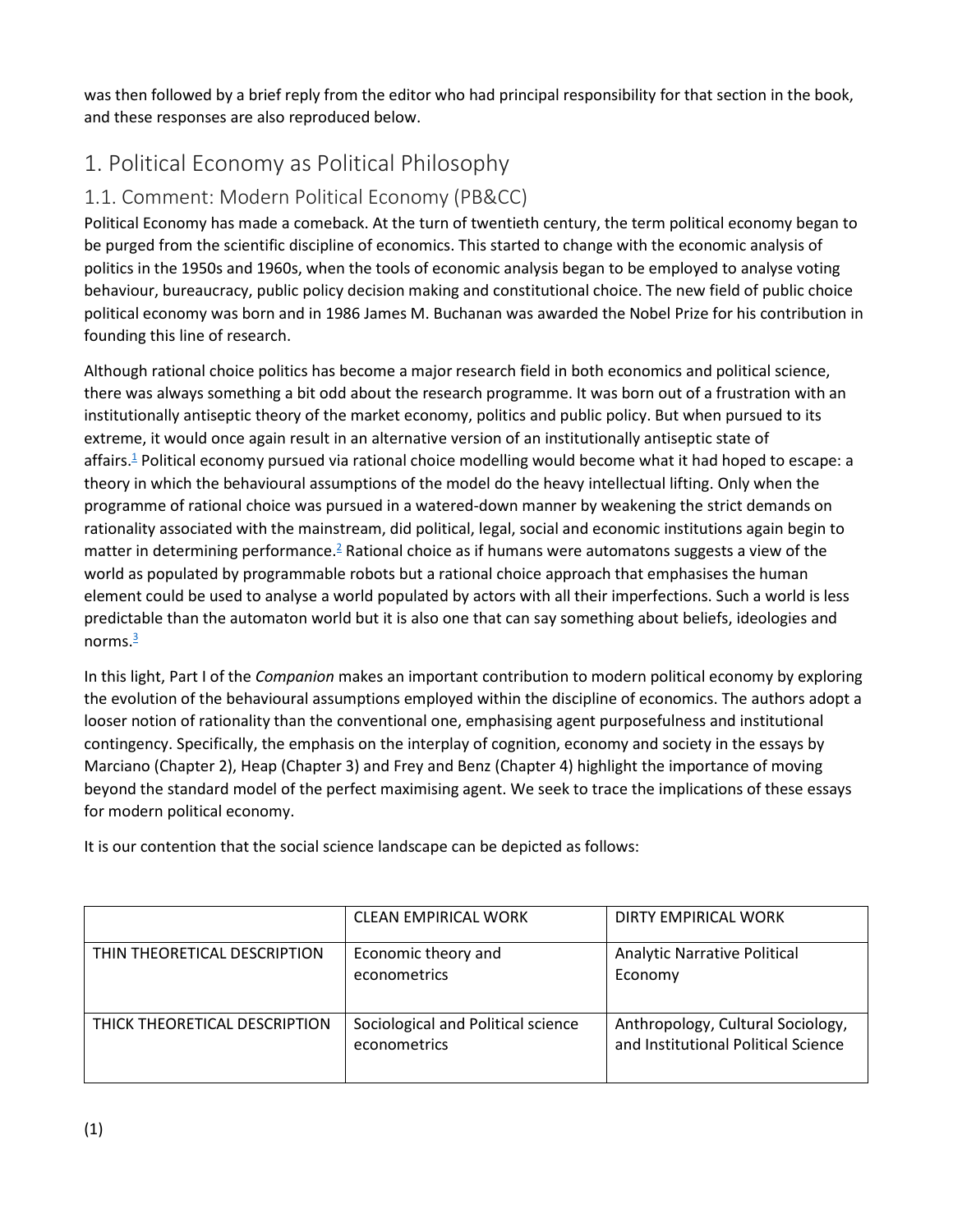[Methodological Predispositions and the Social Science Landscape]

In our view, the domain that modern political economy is best suited to occupy is the upper right quadrant. Economists have traditionally approached their subject matter by providing a parsimonious theory and then confronting that theory with as clean an empirical test as possible. The problem with this approach is that by stressing the universal in all human behaviour the specific is lost, whereas in asserting that all behaviour is specific as in traditional anthropology, the ability to communicate and understand across history and culture is lost. Thus thin/clean and thick/dirty will often fall short of providing fully satisfactory explanations of the world. But we contend that somewhere between the economist's penchant for the general (the thin and clean) and the anthropologist's demand for respect for the specific, there lies an approach which maintains the analytical structure of the economic way of thinking but respects the unique institutional arrangements that structure the rules of the game and their enforcement in any particular historical setting. We believe that this is the intellectual space where progress in modern political economy will be made in the coming decade. $4$ 

Ludwig von Mises analysed the implications of the dual assumptions of government agent omniscience and benevolence, and discovered that such assumptions led to the conclusion that the State was in a better position to succeed as compared to erring individuals [\(1966,](javascript:;) p. 692). Mises's point was that these assumptions had the affect of assuming what it is that the theorists of government planning had to prove, i.e., that the State was in fact in a position to assess the economic value of alternative productive activities rationally. In contrast, von Mises argued that the institution of state ownership and centralised economic planning would in fact run counter to making such assessments in an economically rational manner. James [Buchanan \(1969, pp. 77–](javascript:;) [92\)](javascript:;) followed this insight up by emphasising that the opportunity costs that entrepreneurs face within a market context are entirely different from the opportunity costs faced by those within a bureaucratic context. Both von Mises and Buchanan therefore called on people to question the behavioural assumptions of omniscience and benevolence. A political economy in which the actor is neither simpleton nor shining genius, neither pure sinner nor pure saint, would instead have to come to grips with how alternative institutional configurations impact on economic arrangements and performance.

As long as political economists are wedded to the behavioural assumptions of neoclassical economics, the persistent and consistent application of that model will result in analyses that neglect the very institutional arrangements that were to be studied by political economy.<sup>5</sup> Only by moving away from model of the economic actor as a perfect maximiser towards one that adopts a more humble view of man's cognitive capacity, will the questions of how cooperation and coordination emerge in social intercourse ever be adequately addressed. The tendency has been to divide the discipline of economics into theory and empirics (whether historical or statistical). We contend that what we have learned in the evolution of modern political economy is that however important pure theory may be, the most pressing questions are to be found in the institutionally contingent theory that constitutes political economy. The shift forces the social scientist to move from a model in which the behavioural assumptions do most of the work to one in which most of the work is done by recognising the institutional specifications within which actors interact.

This theory is broadly conceived to include not just public choice, but also law and economics, economic sociology, new institutionalism, etc. (see the essay by Hodgson, Chapter 5). It is the evolution of institutions (including tinkering at the margins) and how these institutions provide the necessary filters in social intercourse that lead to either the promotion of social cooperation or inducement of social conflict that determines the state of affairs in any given society (see the essay by Vroman, Chapter 6). Institutions, not behavioural assumptions, explain how order emerges.

The purging of political economy at the beginning of the twentieth century was driven by methodological transformation of the social sciences in the philosophical realm, the rise of socialism and fascism in Europe and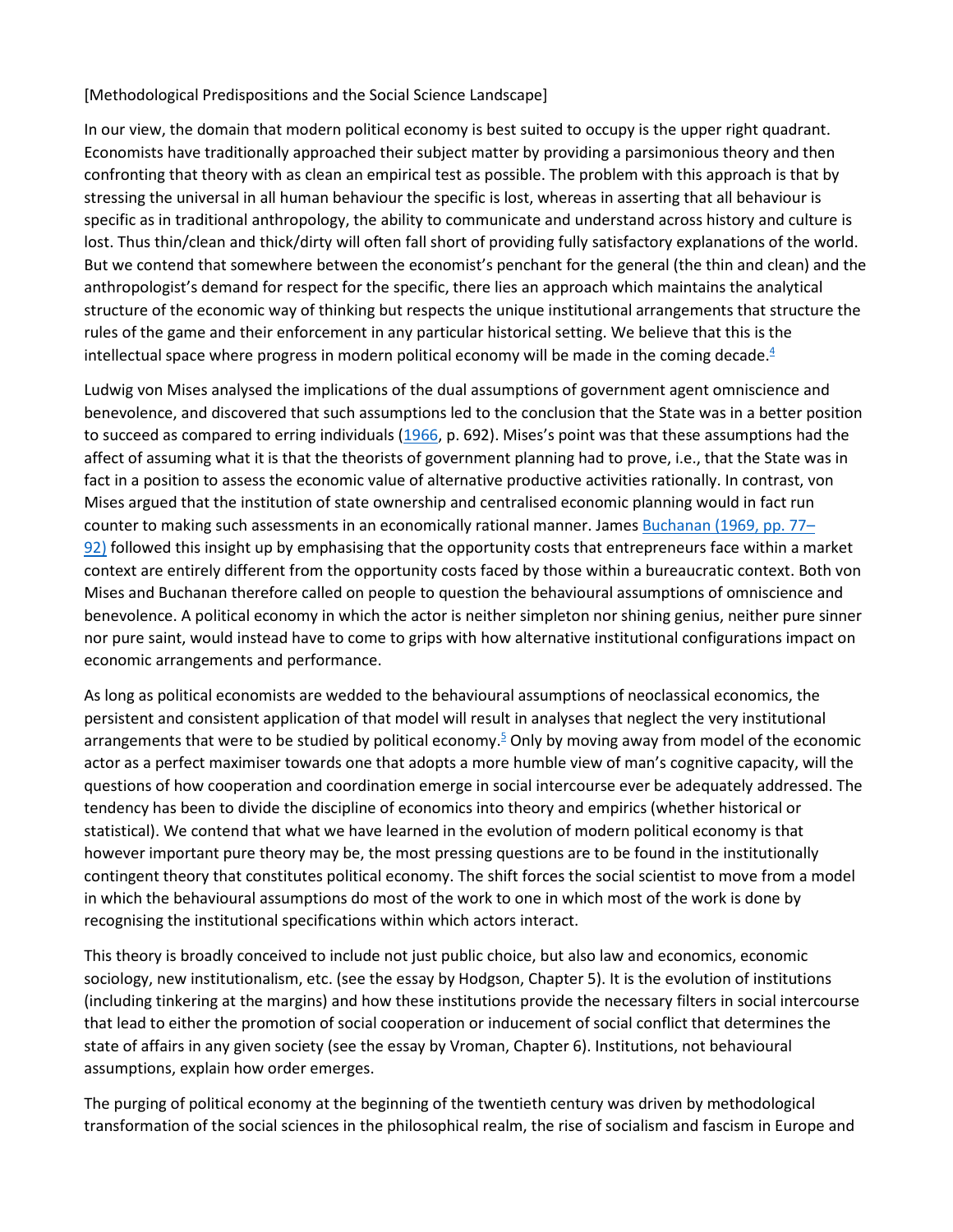the near collapse of the capitalist system in the Great Depression in the US and UK. Economics as a discipline was expected to provide answers to these social questions and economics as social engineering was born. The long history of economics as social engineering did not end with the fracturing of the Keynesian consensus in the 1970s or the collapse of communism in the 1980s. The task of economics as social engineering shifted, but the basic idea of economists at the levers of public policy to right what is wrong was maintained.

The difficulties of post-communist transition and fostering development in the third world started to raise doubts in the ability of economics to provide appropriate guidance on the (re-)construction of economic systems. In order to be relevant, the discipline had to be broader in orientation and take into account political, legal, historical, social and even religious factors. In the late twentieth century and early twenty-first century political economy was reborn. As Marciano's essay (Chapter 2) highlights, we have come full circle to the ideas of Smith and Hume, a more humble political economy, but perhaps a wiser one.

The issue of distributive justice (see the Fleurbaey essay, Chapter 7) perhaps best highlights the relationship between positive economic analysis and normative political economy. Economics proper cannot answer the question of whether profits are deserved or not. However, it can inform regarding the consequences of the answer that others provide to this question. [Hayek \(1976\)](javascript:;) argued that questions of distribution were often misplaced in political economy because they assumed a fixed pie that was being divided up according to rules of distribution that were judged as fair or not. Hayek's objection was not that fair divisions are not desirable. His criticism was that the rules of fair division are not neutral with regard to the incentives and information associated with production. The size of the pie being divided depends on how we divide the pie. As Buchanan emphasised in his work, public policy cannot be thought of as one of distribution, but is instead always a question of the choice over rules of the game that engender a pattern of exchange and distribution.

We have argued elsewhere that Buchanan is largely responsible for the rebirth of political economy as a scholarly agenda [\(Boettke, 1998\)](javascript:;). Buchanan's work in public choice is often interpreted as the quintessential case of economic imperialism. However as Sen [\(1999,](javascript:;) p.263) has pointed out, Buchanan should not be identified with economic imperialism. In fact, Sen states that Buchanan 'has done more than most to introduce ethics, legal political thinking, and indeed social thinking into economics' (quoted in [Swedberg, 1990,](javascript:;) p. 263). Crucial to understanding Buchanan's system of thought is the distinction he made between politics and policy.

Politics is about the rules of the game, where policy is focused on strategies that players adopt within a given set of rules. Questions about what are 'good' rules of the game are in the domain of social philosophy, whereas questions about the strategies that players will adopt given those rules is the domain of economics, and it is the play between the rules (social philosophy) and the strategies (economics) that constitutes what Buchanan refers to as constitutional political economy. No assessment of modern political economy as political philosophy can proceed without recognising the recurring theme in the work of Buchanan, Coase, Hayek, North and Vernon Smith on how the rules of the game and their enforcement dictate how the social game of life will be played.

#### 1.2. Reply (AM)

In their rich and stimulating comment, Peter Boettke and Christopher Coyne (PB&CC) observe that 'political economy has made a comeback'. I take this to mean that, as is argued in the first section of the *Companion*, the distance that separates economics in its recent developments from its foundations in writings of the classical political economists has decreased over recent decades. That is to say, economics might once again be considered as a political or social philosophy that recognises that 'the rules of the game and their enforcement dictate how the social game of life will be played'.

It is interesting that (PB&CC) do not refer to the rather usual 'new' political economy but describe the revised version of political economy as 'modern' political economy – a term already used, for instance and amongst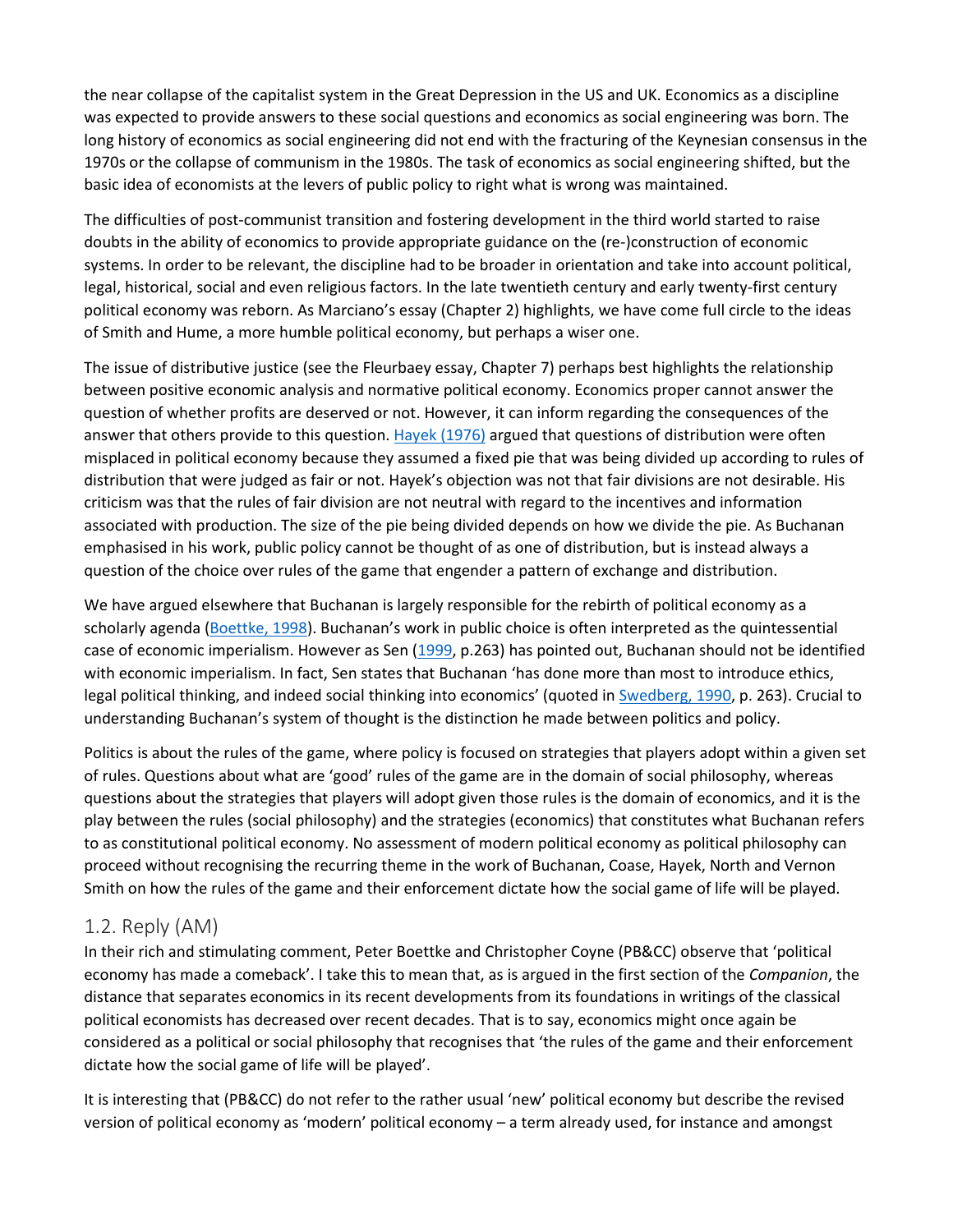others, by [Ruskin \(1862\)](javascript:;) or [Sidgwick \(1885\)](javascript:;) and that can be traced throughout the twentieth century. 'Modern' political economy is supposed to reflect a genuine return to the roots of the discipline. How does it differ from the 'new' political economy? The answer is that, despite its claims about reviving the heritage of David Hume and Adam Smith, new political economy remains closer to neoclassical economics than to classical political economy. The reason for this, as noted by [Wiseman \(1991, p. 154\),](javascript:;) is that new political economists 'are as yet reluctant simply to abandon the analytical aides furnished by neoclassical economists'. From this perspective, Buchanan's writings provide a clear example of the tension that frequently characterises the writings of new political economists. Thus while he sometimes argues that one has to distinguish 'between questions that can be analysed by treating the actor as equivalent to a rat (where neoclassical economics is most appropriate) and those that require the actor to be viewed as a creative individual (where the subjectivist economics of [Shackle](javascript:;)  [\(1972\)](javascript:;) and the Austrians is more appropriate)' (as quoted by PB&CC in [Section 1.1\)](https://academic.oup.com/ej/article/116/512/F306/5089368#ss3), he nonetheless maintains that 'there is a powerful argument that suggests the appropriateness of something akin to the *homo œconomicus* postulate for behaviour' [\(Buchanan, 1990,](javascript:;) p. 15); see also [\(Buchanan, 1987\)](javascript:;). What Boettke and Coyne describe as Buchanan's difficult trick 'of appearing both a hard-boiled rational choice theorist and a social philosopher and political economist', clearly illustrates what [Wiseman \(1991\)](javascript:;) calls the 'uneasy cohabitation' between new political economy and the dominant paradigm.

Undoubtedly, then, the difference between new and modern political economy is closely connected with their respective conceptions of economic man. Whereas proponents of new political economy remain committed to the expected utility maximiser of mainstream economics, proponents of modern political economy should refer to a model 'that adopts a more humble view of man's cognitive capacity' (PB&CC, in [Section 1.1\)](https://academic.oup.com/ej/article/116/512/F306/5089368#ss3) – a conception closer to that of Hume or Smith; see [Marciano \(2005\).](javascript:;) Thus, the idea that what makes 'modern' political economy distinctive is that it takes into consideration the rules in which 'the social game of life' is played is only partially true. The other characteristic of a genuine revival of the 'spirit' of classical political economists is that it makes room for human (radical) subjectivity and limited cognitive capacities, and acknowledges that individuals play 'the social game of life' as *homo sapiens* rather than merely *homo œconomicus*.

This leads to a second set of remarks about PB&CC's distinction between politics being 'about the rules of the game' and economics being about 'strategies that players adopt within a *given* set of rules' (emphasis added). My own view is that this perspective tends to equate 'modern' with 'new' political economy. In fact, the assumption that 'economics' consists in the analysis of strategic behaviour 'within a given set of rules' indeed characterises new political economy (public choice, law and economics and even constitutional economics). This is clearly reflected in the standard distinction between constitutional behaviour – the definition of rules – and post-constitutional behaviour – behaviour within given rules. It then comes as no surprise that the kind of models advanced by new political economists should be much the same as standard neoclassical models that describe optimising individuals as choosing their most preferred element from a set of *given* alternatives or from a set of alternatives delineated by *given* rules. To this extent new political economy simply follows standard neoclassical economics in assuming away the complexities of human subjectivity and cognitive limitations.

The trouble is that these complexities cannot easily be ignored, that individuals use their personal experiences and limited capacities to understand the complex and ambiguous information that they receive from their environment, and that their behaviour thus rests on the way that they subjectively represent and imaginatively *create* their environment. Therefore, in contrast to what neoclassical and new political economists argue, individual behaviour is not so much about choosing within the set of alternatives defined by given rules, as it is about formulating (through subjective evaluation) alternatives and opportunities, thereby often altering the rules that frame them. In other words, playing the 'social game of life', individuals modify the rules that delineate the set within which they are assumed to behave. They do not (only) 'react' to constraints but (also) 'create' them (on reactive and creative choices, see [Buchanan \(1989\).](javascript:;) This perspective thus certainly suggests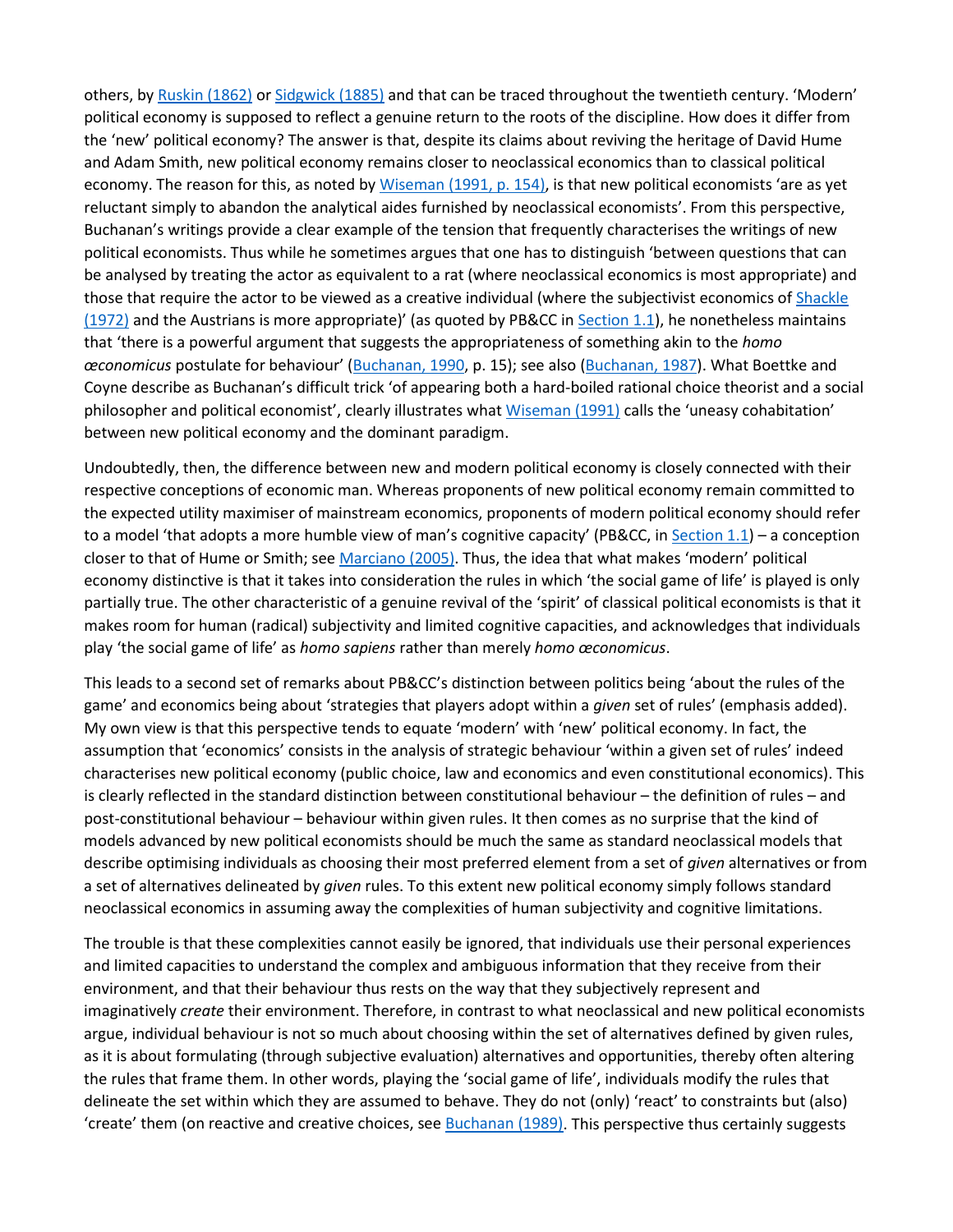that institutions should be designed in order to let individual behave creatively [\(Buchanan and Vanberg, 2002\)](javascript:;). In particular, one evidently important type of creative behaviour is that of entrepreneurs. It can be argued that 'genuine' entrepreneurship is not so much about *discovering* possibilities that already (although implicitly) exist than it is about totally creating new and (for that reason) totally unpredictable alternatives [\(Witt, 2004\)](javascript:;). If so, attempts to modify the rules of the game should be envisaged as reflecting the positive creativity of free individuals rather than being described as mere opportunism. Accordingly, questions arise about the quality of the new rules that are created. This means that, from the perspective of economics as social philosophy, questions about what are '''good'' rules of the game' and those 'about the strategies that players will adopt given those rules' do not belong to two different domains that should be analysed separately. Rather, they form the two branches of one discipline, namely modern political economy. To revive the 'soul' or 'spirit'– words of the utmost importance –'of classical political economists', as Buchanan himself notes, implies the development of analyses based upon a 'vision' of what a good society is or what institutional arrangements ought to be [\(Buchanan, 2000; 1990,](javascript:;) pp. 16–8).

Once again, these questions all result from a change in the behavioural assumptions used by economists. The 'spirit of classical political economy' will revive only to the extent that they are taken into account.

## 2. The Methodology and Epistemology of Economics

## 2.1. Comment (MS)

First, I commend the editors for compiling a very balanced overview of the subject of Economics and Philosophy. My job is somewhat harder than the other two reviewers, since there is already an *Elgar Companion* on the Methodology of Economics, and, as that volume makes manifest, there are many topics that have been excluded here. I was prompted to address the question of balance. I think the selection of topics is perfectly fine and representative, as samples go, but we all have our favourites. Of the ones that spring more readily to mind, and are not included here, are idealisation, laws and experimentation. An assessment of econometrics is notably absent. Reductionism as a general theme is analysed in some detail in Harold Kincaid's essay, but the more specific problems of bridging micro- and macroeconomics are central and specific to the discipline and would have benefited from more direct attention.

The section assigned to me also conjoins methodology to epistemology, and three of the entries (chapters 10– 12) aim toward that end more than the purely methodological. None of them, however, truly grapples with what is known, or what can be known, about economic phenomena, to the same extent as some of the entries in the section on Ontology grapple with fundamental questions of existence. If anything, it is the latter set that brush up against the epistemological. Nor should one expect these topics to be neatly cordoned off from one another but it is at least worth mentioning that there is more to be found on methodology and epistemology in Part III. I will cover the entries in the order given by the book and then make some general comments on the set as a whole.

Roger Backhouse provides a solid and accurate account of the rise and fall of Lakatosian readings of economics but with the aim of salvaging the approach. He argues that it is incorrect to merge Lakatos with Kuhn or Popper, since Lakatos comes out of a very different set of traditions, namely that of philosophy of mathematics, Hungarian communism and, reaching further back, Hegelian-Marxism. While is it always the case that under the magnifying glass one can find unique attributes for anything, I think that compared and contrasted to other schools of interpretation, Lakatos is still rightfully grouped with Popper, and Kuhn for that matter. Popper's interests in physics, his own Austrian-Marxist heritage and, as it happens, Kuhn's position in Cold War America, suggest that future historians will lump them together with impunity. The questions they raised and attempted to answer, particularly the one of combative research schools, are here to stay. The one qualification to note is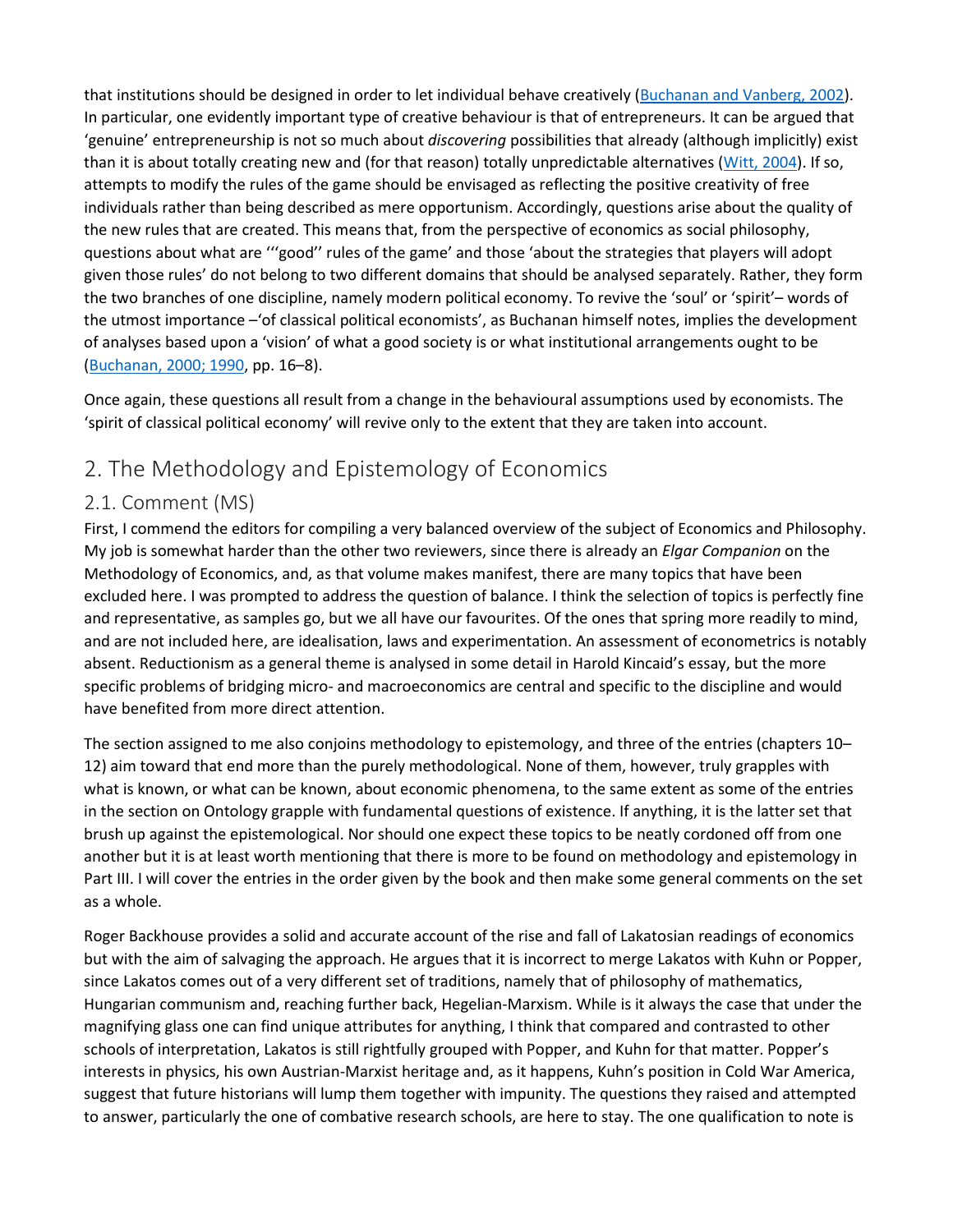that the lesser attention paid to the sociological dimensions by Popper and Lakatos (nature could shout back unequivocally for them) means that Kuhn's stock is rising, and to some extent this is reflected in the fact that all but one of the entries in Part II refer to his seminal book.

Wade Hands makes the solid point that the constructivist position of the Strong Program, namely that science is partly or wholly the product of social conditions, is to a large extent unexciting when applied to economics. We expect, after all, that economists are reflecting on the economic and social conditions of their time. Ricardian economics is partly about the recently industrialised British economy, just as Keynesian economics reflects the downturn of the 1920s and early 1930s. Moreover, as Hands acknowledges, much of the SSK (sociology of scientific knowledge) literature directs the sociological toward the economic. Whether neoclassical, institutionalist or Marxist, 'some version of (disciplinary) economics informs (implicitly or explicitly) much of the work of those writing in SSK' and is thus more accurately ESK, the 'economics of scientific knowledge' (p. 205). There are still many underdeveloped veins to tap however. Hands mentions in passing the difficulty of delineating 'the economy', and even more problematically, of what constitutes the scientific understanding of it. The difficulties are compounded once one is reminded that there are important physical and biological dimensions to economic phenomena, whether it be the role of time or the rate of population growth. The pathbreaking work of SSK seems to have broken down certain conceptual barriers but, as Hands notes at the end of his fine account, there is much work to be done in sorting out the myriad number and circularity of factors that shape our knowledge of 'the economy'. Certainly any simple linear model has to be set aside.

Drucilla Barker makes a compelling case for the significance of feminist economics, and points to a burgeoning literature that addresses income discrepancies, unpaid household labour and the significance of the marketplace in reproduction (e.g. surrogate mothers). She also leaves the reader with the impression that things are still at a very preliminary stage in this particular subdiscipline. This is partly because engaging in feminist economists appears to require an ability to transcend the privileged state of a trained (and hopefully employed) economist. Barker points to the need to move away from liberal feminism that tends to pass over all too quickly the greater oppressions of race, class and nation. 'Feminist economists need to theorise a multiplicity of oppressions and examine the ways that subjectivities are produced and shaped by various, often contradictory, discourses, institutions, and the power relations inherent within them' (p. 228). I am far from persuaded by this claim. Mainstream economists do not seem at all bothered to apologise if and when they direct their attention to poor regions of the world, or the unemployed. If feminist economists are to have an impact on the mainstream accounts, then they can be equally culpable of belonging to the privileged. True, to do feminist economics means to question the very categories by which we organise our world, divide it into rich and poor, male and female for example. In this sense, the poststructuralist movement she describes that queries the very language used in the discourse and repudiates any pretence at objectivity, seems of value. At the very least, it seems, gender as a useful category is here to stay.

Because I know far less about postmodernism and the role of rhetoric, I will have to pass on commenting on Robert Garnett's detailed entry, but would like to add that I commend the editors for its inclusion. Deirdre McCloskey appears to be the main figure since the early 1980s, and the fact that she has also embraced a feminist stance, suggests a convergence there as well.

Marcel Boumans delves into interesting parallels between the use of models in physics and in economics. He endorses the position recently advanced by [Mary Morgan and Margaret Morrison \(1999\),](javascript:;) namely that models are like material objects (the analogy is still somewhat murky), and in that sense can be used as tools and modified as such. Understanding a particular phenomenon in science has come to mean building a model. This, Boumans suggests, was as true in the work of Galileo or Kelvin, as it is in Irving Fisher or Jan Tinbergen. What we have in this essay is a very expansive reading of the term model, such that they proliferate throughout the history of science. I myself would welcome a more fine-grained taxonomy, one that separates and distinguishes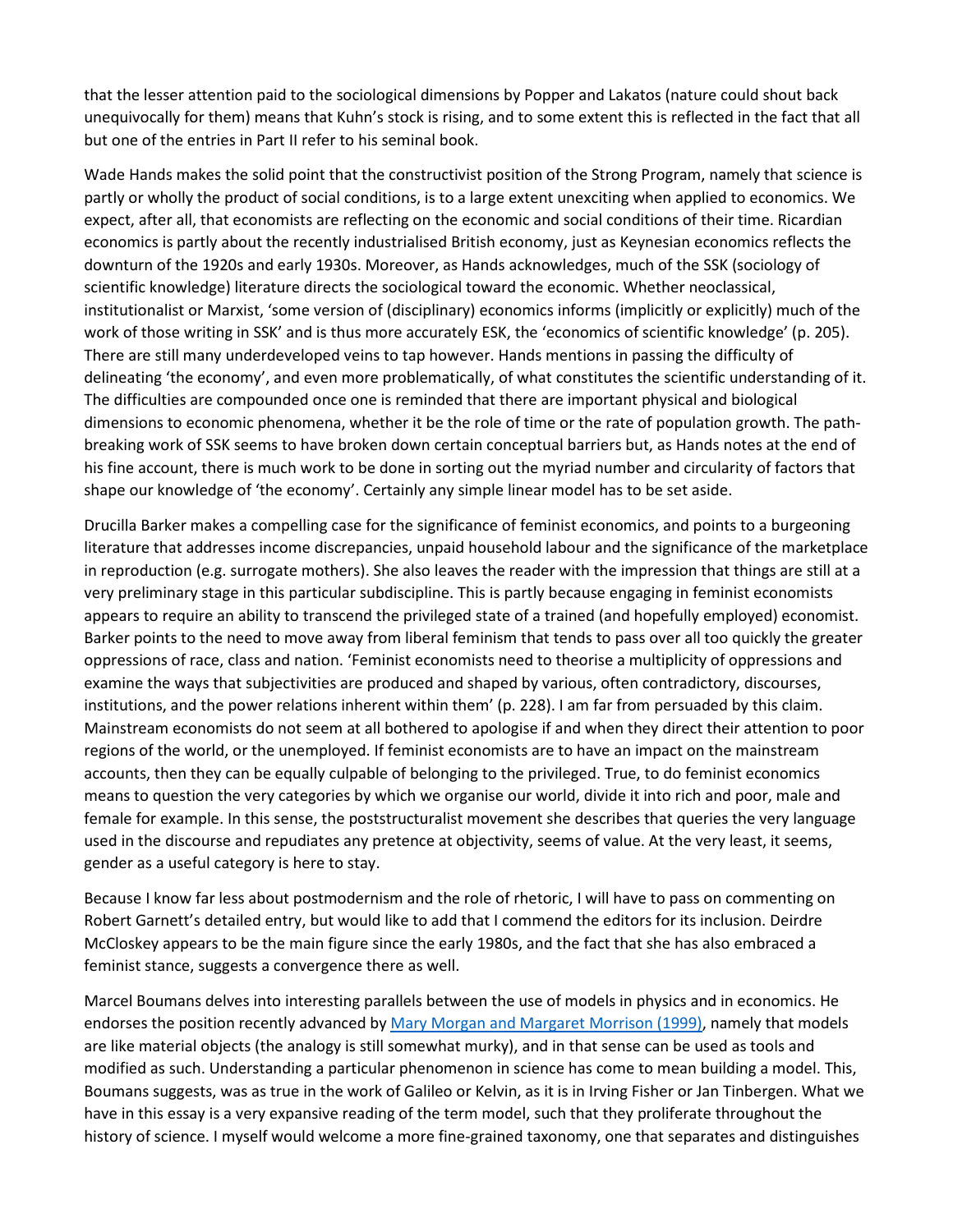the models, say of Samuelson or Akerlof, from game theory, or the work of David Ricardo. The ascription of models is ubiquitous in contemporary economics. If philosophers can help in rethinking basic assumptions, it would make sense to take issue with these ascriptions and develop more discriminating terms. But there is also merit in seeing the robustness of this conceptual tool as a central element to economic discourse and one can only welcome the recent contributions.

The piece on formalism co-authored by Peter Kesting and Arnis Vilks argues that formalism is a much broader category than mathematics, and could be nothing more than the use of a proof or logical derivation with or without symbols. They suggest, therefore, that formalism reaches far back in time, from Cantillon and Quesnay through to Ricardo and von Thunen. The crowning achievement, however, is Gerard Debreu's work of 1959. Where I think they go astray is in suggesting that formalism is synonymous with models. Again, models are a subset, but by no means exhaust the content of economic theory. I would submit that there are very few explicit or implicit models in economics before the twentieth century. In short, it is one thing to lay down postulates or propositions, and another to develop a model, and this is in consonance even with Boumans' more capacious construal of the term. I think much can be gained if the word model was not so diluted but, rather, given a more specific range of meanings.

Harold Kincaid's entry on methodological individualism is very thorough and probing. He helps us to see the many different meanings employed in the commitment to methodological individualism as well as that there is no simple dichotomy between society and individuals. The advent of game theory, he points out, brings further complexity to the topic insofar as it posits multiple equilibria, and subpersonal strategies that appeal to ideal not real individuals. One conclusion he argues well is that the prospect of a successful or useful reduction to an individualist ontology is an empirical matter, and at this point there are only promissory notes. One of the only key issues here that Kincaid does not consider is the topic of personal identity that might make the individual a robust category in the first place. Because this entry spills into ontological issues, it provides a good segue into the next section of the *Companion*.

Now for some general comments. The methodology of economics is a burgeoning field, perhaps not the most exciting, but still one worth the effort. These pieces help us to see the need to do much more work, to unpack the extension of the term model, to reflect more deeply about how mathematics is or is not coextensive with formalism, and to compile case studies on the success of reductionist explanations from groups to individuals in economics. The epistemology of economics is at an even more preliminary stage, insofar as the generation that cut its teeth on Lakatos is only now acknowledging its demise, or those imbued with SSK are only now grappling with the murky lines between the social, the economic, and the natural. Add a dash of feminism or postmodernism and one has quite a heady brew of topics and problems.

In the very fine and thorough Introduction to the volume, the editors make a bold claim about the drift of methodology since the 1970s: 'While economists remained attached to traditional logical positivist methods and the empirical verification of theories, economic methodologists almost universally rejected them' (p. xvii). There is a large grain of truth to this, to the failure of methodologists to have their preaching penetrate the profession of economists, many of whom are still in thrall of Milton Friedman. While this may be the common plight of philosophers, one can only hope that this volume constitutes an important step in dissolving the divide.

#### 2.2. Reply (JD)

Margaret Schabas' comments on the Methodology and Epistemology section in the *Companion* are most welcome, because she brings a philosopher's perspectives to chapters written almost entirely by economic methodologists. Thus, interestingly, she sees less emphasis on classical epistemological issues and more emphasis on characteristically methodological issues in chapters 10, 11 and 12, and indeed sees significant attention to epistemological issues in the ontology section of the volume. This might be said to reflect two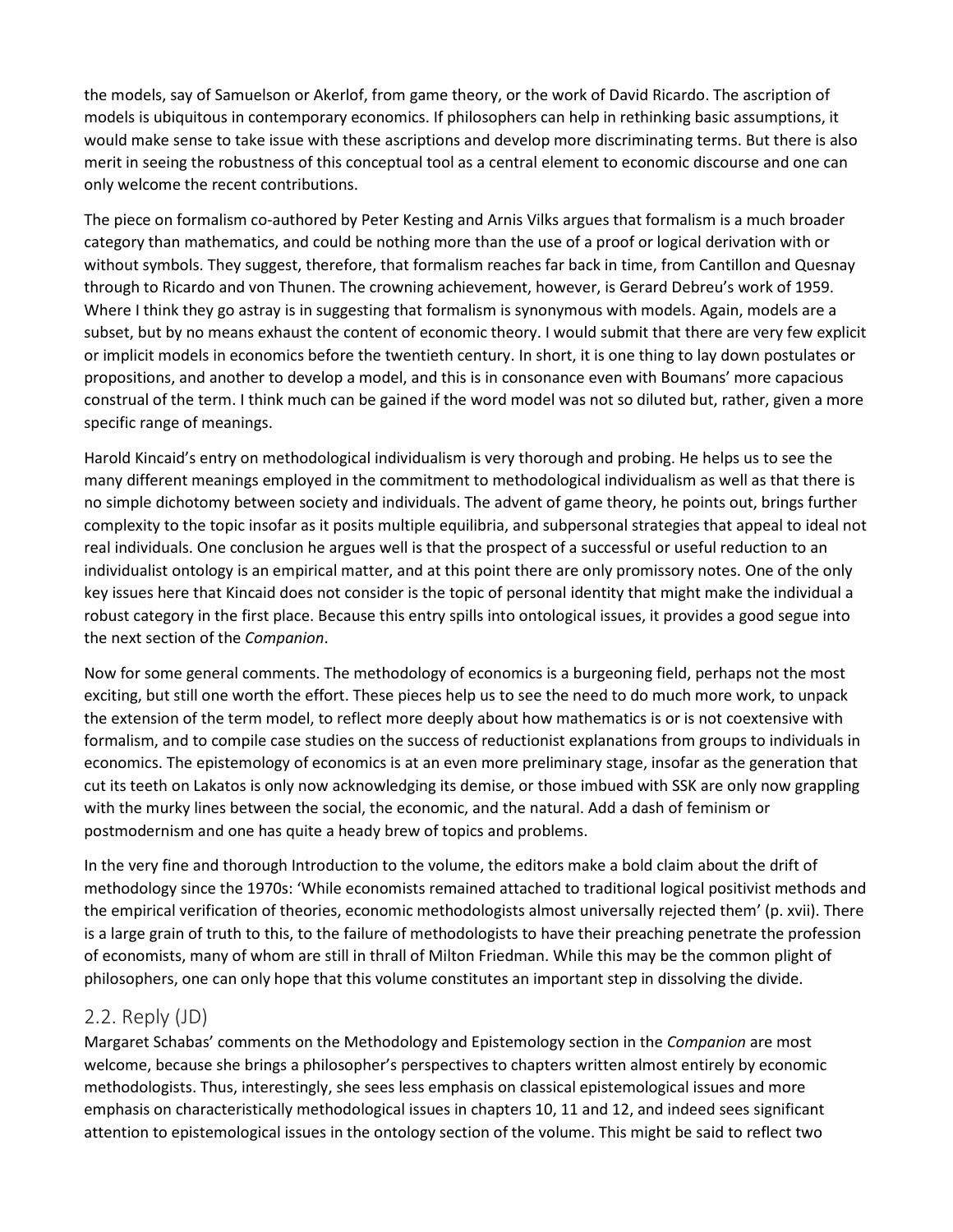developments in the general field of economic methodology. On the one hand, the field of economic methodology in recent years has moved further towards trying to understand the engagement of methodology with economics *per se*, where classical epistemological issues are remote. On the other hand, ontological thinking by methodologists is both comparatively more recent in the field of economic methodology and also still somewhat removed from more direct engagement with economics, such that classical philosophical issues, including epistemological ones, are still foremost for many contributors. This difference may lessen as methodologists concerned with ontological issues seem to be increasingly focused on the ontological commitments economists make. Schabas' observation, then, might be broadened to say that methodologists in general may in the future come to trade less in classical philosophical issues *per se* and more involved in eliciting the kinds of implicit philosophical commitments to be found in economics.

Schabas makes many interesting observations but I will restrict my comments to those that follow upon my remarks above. One concerns Schabas' reading of Hands' chapter, which emphasises the evolution of methodologists' use of SSK in the direction of ESK. Hands argues that SSK almost always makes some use of some version of economics and is thus to some degree really an ESK. Such a conclusion could hardly be more natural for economic methodologists for whom scientists' behaviour – the object of SSK and ESK work – invariably has an economic dimension, albeit not necessarily understood in neoclassical terms. What thus seems interesting here, then, and consistent with the suggestion above that methodologists have become more engaged with economics, is what an ESK of economics would look like. Are neoclassical economists to be understood in terms of their own neoclassical models? In terms of other types of models? Intriguing reflexivity problems abound in these questions. And they might be taken to be paradigmatic of larger issues involved in understanding the complex relationship between economic methodology and economics.

Schabas also offers a number of interesting and valuable observations regarding the status of models in economics, as interpreted by economic methodologists. First, she asks for greater elucidation of the view that models are like material objects, as explained by Boumans following Morgan and Morrison. Modelling, of course, is arguably the dominant practice of contemporary economics, though perhaps less clearly so in earlier economics. What does saying models are like material objects imply? The claim is certainly an ontological one. But if earlier economists are less modellers than theorisers, what was the ontological status of theory? Similar issues arise in connection with the Kesting-Vilks chapter that equates models with formalism. More generally, then, how is the ontological status of the practices and tools economists employ related to their own ontological status? These questions also direct us to look beyond the framework of the *Companion* in terms of its separation between the second and third parts.

All this brings us conveniently to the one chapter in part two contributed by a philosopher, Kincaid's discussion of methodological individualism. Methodological individualism is both an organising strategy for neoclassical economists and also an ontological commitment. Kincaid shows us how complicated the former becomes when seen in terms of the latter. If game theory posits multiple equilibria and subpersonal strategies, what basis is there for taking individuals as ontologically unified entities? But personal identity questions such as this are hardly on the minds of contemporary methodological individualists. In this regard, the apparent move of economic methodology towards greater engagement with economics and also with ontology has much to offer.

Schabas also offers a number of general comments. She correctly notes that the methodology of economics is a burgeoning field, and tells us throughout her comment that there are many unexplored avenues ahead. Many of these new possible directions could not have been anticipated a number of years ago. Backhouse, for example, goes beyond the standard view of Lakatos, Popper and Kuhn by providing a more historical and less prescriptivist reading of Lakatos. Barker shows feminist economic methodology to be concerned with its own engagements, specifically with questions of oppressions of race, class, and nation. What, then, is economic methodology today? I have suggested two recent directions and types of emphasis, and close with a comment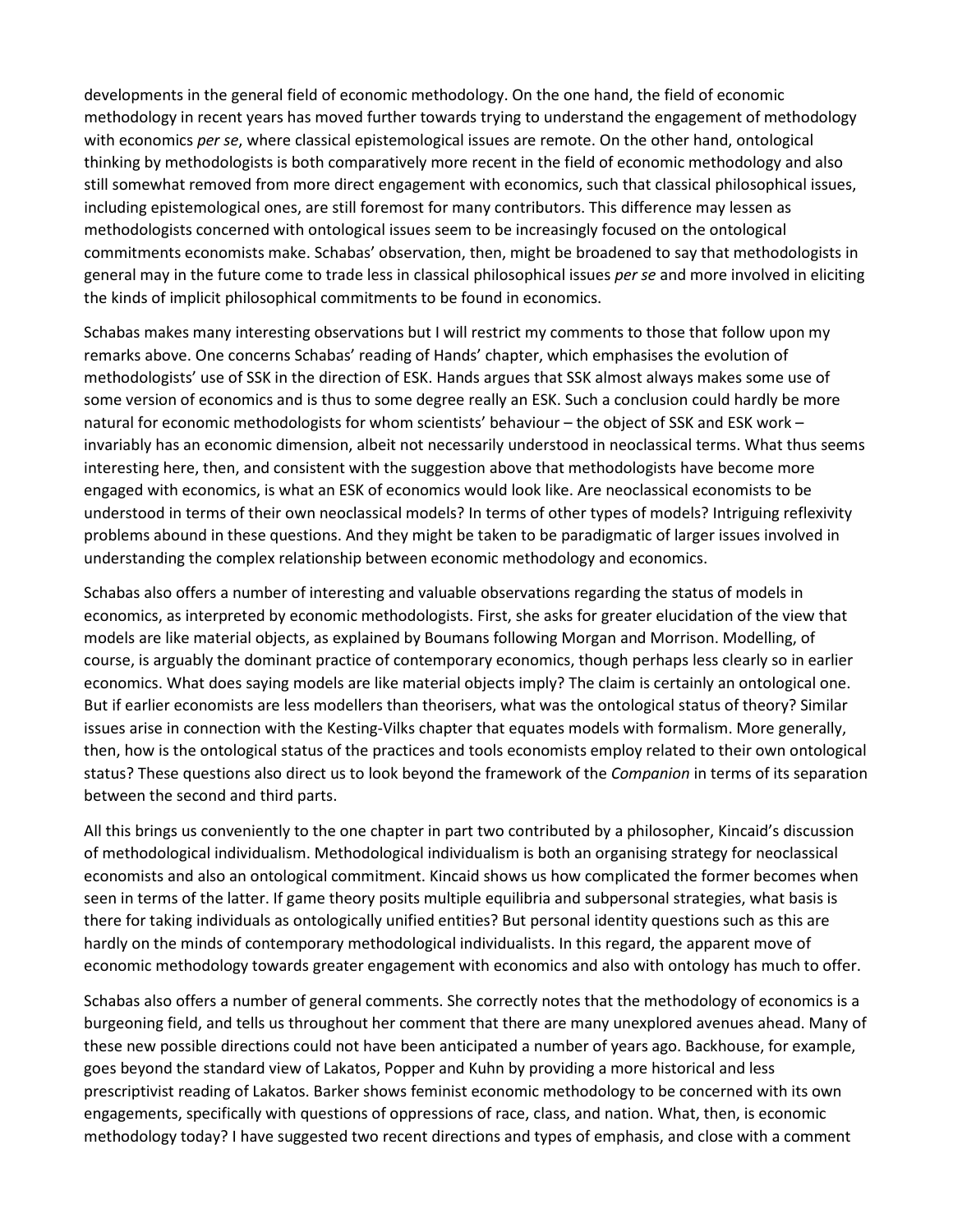on one, the greater engagement with the practices of economics, in an attempt to give something of an answer to this last question.

If indeed economic methodologists are more concerned with the state of economics than previously, we need to ask what the state of economics is if we are to say something about what the state of economic methodology is. Economics post-1980, however, seems increasingly diffuse and multi-directional. Whereas neoclassical economics was dominant in the postwar period through the economics imperialism forays of the 1970s, in recent decades experimentalism, behaviouralism, evolutionary economics and complexity theory, to name the most prominent new approaches, have changed the landscape of economics. Thus economic methodology in its engagement with economics has a changing object of investigation. But lest we think this makes matters more difficult for methodologists, we might note that the overall prospects for economic methodology seem to be enhanced by the fragmentation of mainstream economics. That is, as new approaches in economics crowd one another for attention, their proponents find themselves making recourse to methodological arguments to justify their respective orientations. These may not come in the form of traditional methodological discourse but methodological they nonetheless are.

So the identity of economic methodology seems unavoidably a working project. Schabas must be thanked for asking her probing questions to this end and for bringing the question of future directions to the attention of all.

## 3. Social Ontology and the Ontology of Economics

## 3.1. Comment (FG)

Ontology is one of today's buzzwords. It is back in fashion in analytical philosophy and Artificial Intelligence, and major 'ontological' projects and research centres get funding around the world (cf. e.g. the Buffalo Centre for Ontological Research, the Laboratory for Ontology in Turin, the Institute for Formal Ontology and Medical Information Science in Saarland). In the philosophy of science ontology has arguably always been a key area of research, under the guise of 'The foundations of …' (physics, biology, chemistry etc.). Economics however is an exception. Because of economics' hybrid status, philosophers' interest in its foundations has traditionally focused on *normative* issues – typically on the theory of rationality that lies at the core of the neoclassical paradigm. What is relatively new, then,<sup>6</sup> is the current growth of interest for the metaphysics of economics as a *descriptive* scientific discipline; see e.g. [Mäki \(2001\).](javascript:;)

Given economic ontology's relatively recent history, this is inevitably the most present-centred and forwardlooking part of the *Companion*. And consequently there is also more potential for disagreement over the choice of topics. Having said that, in my view the editors have done a good job in mapping the current state of research in this area. There are some classics, like probability and money; some indisputably 'hot' topics like collective intentionality. I would have liked to see a chapter on causation and related notions (tendencies, powers, counterfactuals) – but you cannot have it all, I guess.

The allocation of space seems to reflect the levels of activity in the various areas during the last decade or so. The most vocal supporters of an 'ontological' turn in the philosophy of economics have been the members of the so-called Critical Realist school, whose contributions take up a big slice of Part III of the *Companion* (three contributions out of eight are 'orthodox' Critical Realism, I would say, and another three show some traces of influence). The opening essay by Tony Lawson is a programmatic statement of the method and role of ontological research according to Critical Realism, and provides a useful point of entry for somebody who is not acquainted with this body of work. It is also a good starting point for a critical discussion, for in ontology broadly conceived (in analytical philosophy, AI and philosophy of science) people are often busier getting on with their research than reflecting on what they are doing.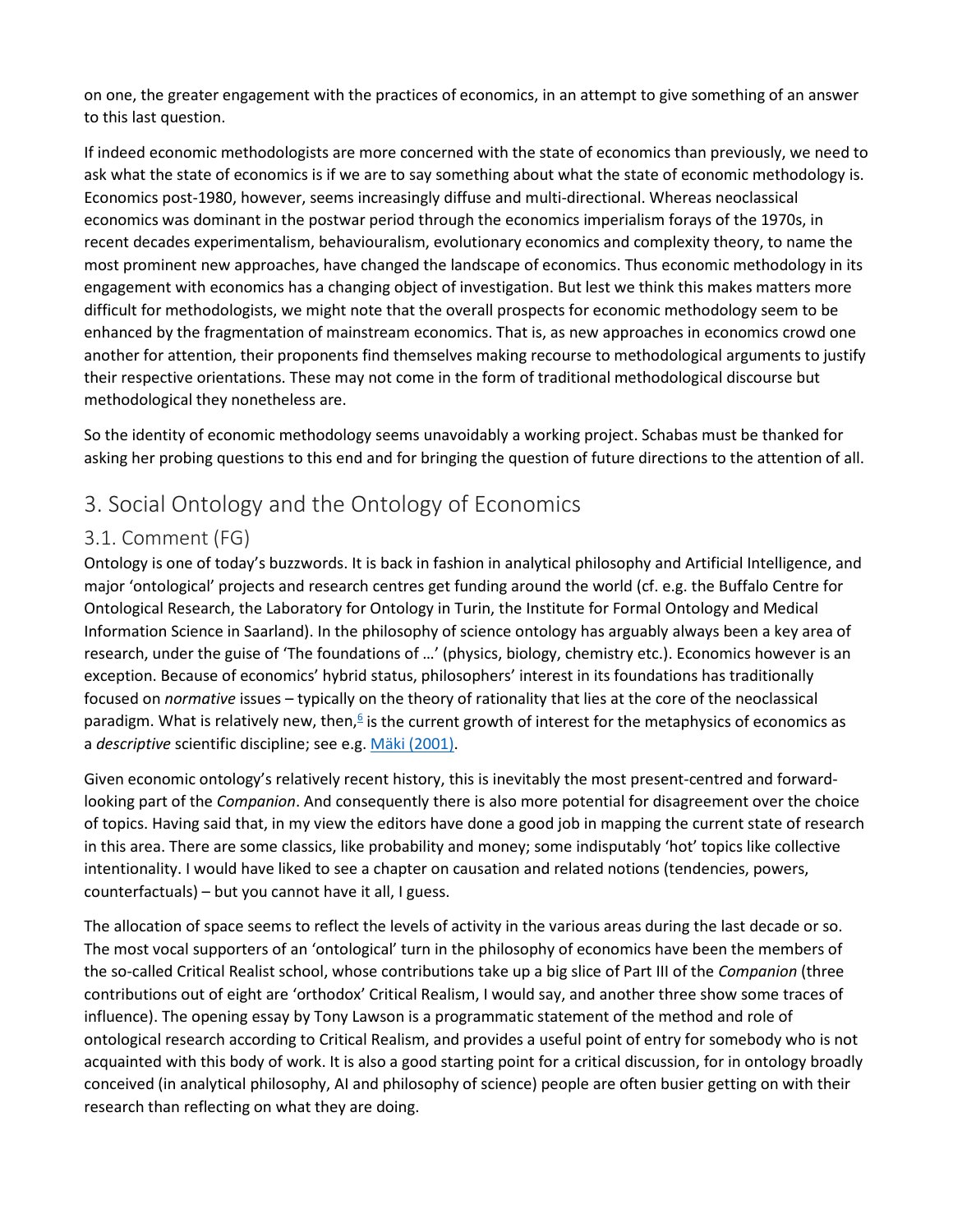Let us begin with an obvious concern. Ontology is the theory of what there is, or of the fundamental constituents of being. In our culture the ultimate authority concerning the nature and structure of reality is science. So, is there room for a non-scientific, or extra-scientific theory of what there is? According to some philosophers, including Lawson and the Critical Realists, ontology tackles *pre*-scientific questions or, using a famous Lockean analogy, 'clears the rubbish' from the 'construction site'*before* the 'edifice of science' is built. Ontology is the '*under‐labourer* of science'.

There are at least two versions of this claim, weak and strong. Both move from the historical failure of the project of specifying informative universal rules of scientific method. It is generally agreed nowadays that the reliability of ampliative (non-deductive) inferences cannot be established *a priori*. Scientific inferences from data to hypotheses are contingent, and success is dependent on the context, or the background conditions, that support the inferences themselves. An obvious implication is that scientific inferential methods must be chosen with an eye to the context of their application. They must be 'right' for their subject, appropriate for the 'stuff' one is investigating, and in general for the conditions in which the investigation takes place.

According to the weak version, ontology highlights potential mismatches between the subject matter of scientific investigation (the ontology of …) and the method chosen to investigate it (the methodology of …). Under this reading the role of ontology is merely one of issuing warnings, or pointing to *possibilities*: 'Look', the ontologist says, 'if the world is like *this*, your methods are not going to work; for them to work, the world has to be like *that*'. The weak version does not attempt to describe how the world is; it merely issues conditional claims of the 'if … then …' kind.

Despite its modesty, the weak version faces some serious obstacles. To begin with, scientific theories and scientific methods are usually ontologically *opaque*. Their ontological commitments, in other words, can rarely be read off unequivocally from their axioms, principles, or methodological rules. Take the theory of probability and its various interpretations reviewed by Charles McCann in chapter 22 of the *Companion*. There is arguably no single correct ontology of probability but a set of possible interpretations, each one with its own problems and limitations, each one more or less adequate depending on the use one intends to put the notion of probability. This problem is magnified whenever a literal reading of a given theory/method is uncharitable or blatantly implausible. Any ontological exercise then is likely to involve a certain amount of *reconstruction*; see [Carrara and Varzi \(2001\).](javascript:;)

Reconstruction means potential disagreement. So, unsurprisingly, Lawson's own interpretation of the ontological commitments of the deductivist/formalist method widely used in neoclassical economics has met quite a lot of scepticism, for other philosophers and economists see different ontological commitments behind the neoclassical paradigm. But Lawson has in mind an even more ambitious task for ontological analysis. In the strong version of the 'under-labourer' view, the ontologist actually puts forward some *unconditional* claims about the way the world is. The structure of the argument is the following: '(1) If the world is like *this*, your methods are not going to work; (2) For them to work, the world has to be like *that*; (3) But the world *is* like this; therefore (4) your methods cannot work'. The ambitious step is of course (3): despite Lawson's claims to the contrary, such a step places ontological research on the same level as science. Not perhaps in *direct* competition with science, because the ontologist is concerned with very general claims such as 'the social world is open and structured at different levels', 'individual beings are influenced by and simultaneously influence social structures', and so on; Lawson is right to say that claims like these are often *presupposed* rather than justified by scientific research. But still, they are descriptive empirical claims about the way the world is.

According to Lawson there is an independent, non-scientific way of validating ontological claims, by means of *transcendental reasoning*. A transcendental argument in the critical realist sense is heavily de-Kanted: it does not aim at establishing the *necessity* of the conclusion, it is fallible, and always revisable. Lawson's argument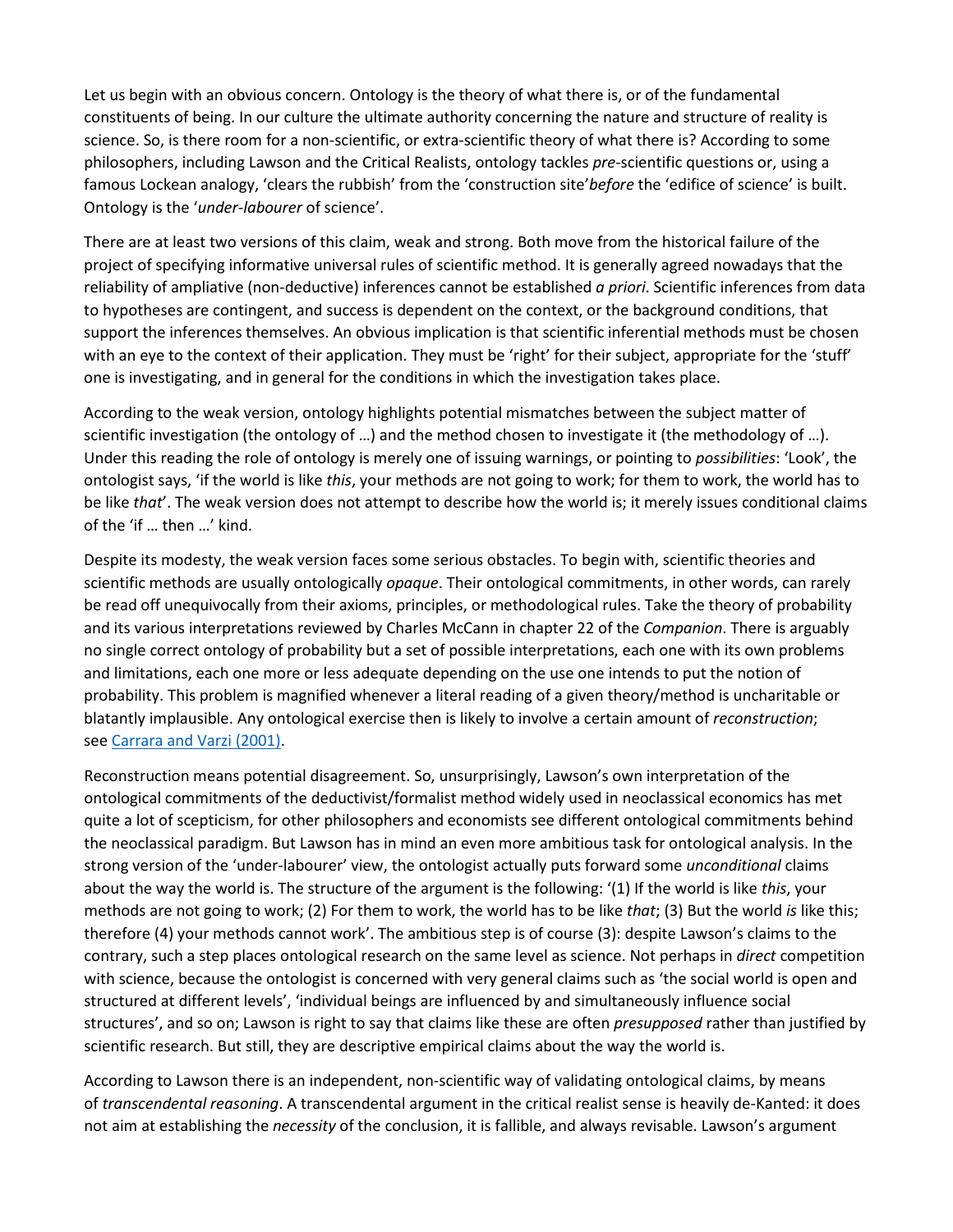moves from 'conceptions of generalised social practices' ('agency' is a favourite of Lawson's) and concludes by way of abductive inference to an ontological claim (e.g.'social structures (norms, rules) exist'). I will not comment on the details of Lawson's transcendental argument for social structures, I have done it elsewhere [\(Guala, 2005\)](javascript:;). I will just note that its distinctive character cannot lie in the inferential method, for scientists do abductions all the time; hence, only its premises can differentiate it from ordinary scientific reasoning. These must contain the framework of reference for the ontological investigation. The premises of the transcendental argument are 'conceptions of generalised human practices' or, more prosaically, 'folk' social science. Below the jargon, the transcendental argument looks a lot like a search for the most likely explanation of some 'evident' features of social reality (we seem to make free choices, we are constrained by social norms), informed by our commonsensical understanding of the world.

But is it wise to take commonsense as our point of departure? Psychologists teach us that our commonsensical intuitions about social reality are as unreliable as our folk physics. We are not so good at interpreting our own and others' motives, we tend to misread even fairly simple causal relations, and in general we are affected by a wide range of systematic biases. Consider agency, for example: it is well known that we tend to exaggerate the extent to which other people are responsible for their choices, and conversely we underestimate the power of external constraints. We also tend to ignore the context-specific (often cognitive) factors that trigger norm following and so on and so forth. At best, our commonsensical understanding of the social world should be backed up by a good deal of empirical evidence.

This means that there is a continuum, rather than a sharp divide, between 'ontological' (but we might as well just say 'theoretical') speculation and empirical research, and one can hardly proceed without the other. Despite dressing up as a metaphysician, the under-labourer of science must inevitably make use of (some) science – a lesson that Carnap and Quine taught us a long time ago. By artificially stressing the divide between philosophy and science moreover, one runs the risk of never convincing the (inevitably, scientifically minded) audience that one's views are worth taking seriously. If there is a continuum, the battle against dubious science (the neoclassical paradigm or whatever) must be fought across the whole front. And in fact there *are* philosophers and social scientists who fight it that way, by intelligently combining empirical investigation with philosophical analysis; the work of people like [Sugden \(1998\),](javascript:;) [Bicchieri \(2006\),](javascript:;) [Hacking \(2002\),](javascript:;) or [MacKenzie \(2004\)](javascript:;) is what I have in mind here.

These are friendly critiques. I am raising these questions not to dismiss ontological research but because I think they are important for the direction that economic ontology will take in the near future. A collection of quotations showing that some new institutional economists are against formalism while others are not (chapter 17) is *not*, in my view, an interesting contribution to ontology (although it might be an interesting contribution to something else).

Fortunately some chapters of the *Companion* avoid the insulation from science. Faulkner and Runde (chapter 21) in their review of the concepts of information, knowledge, beliefs, intentions, provide a nice example of how to combine general philosophical analysis with an overview of the relevant evidence provided by psychologists and behavioural economists. Similarly Geoffrey Ingham (chapter 23) illustrates how an ontology of money (which revealingly he calls a 'theory of money') cannot but be deeply informed by existing historical investigations in the origins and development of the things that over the centuries have been considered 'money'. John Davis (chapter 19) also argues convincingly that some philosophical disagreements concerning the intentional foundations of social institutions ('I-intentionality' vs. 'we-intentionality' foundations, in the current philosophical jargon) are not to be solved by means of conceptual analysis. There probably are examples of both kinds of institutions in reality, and which one is more common or robust is essentially an empirical matter.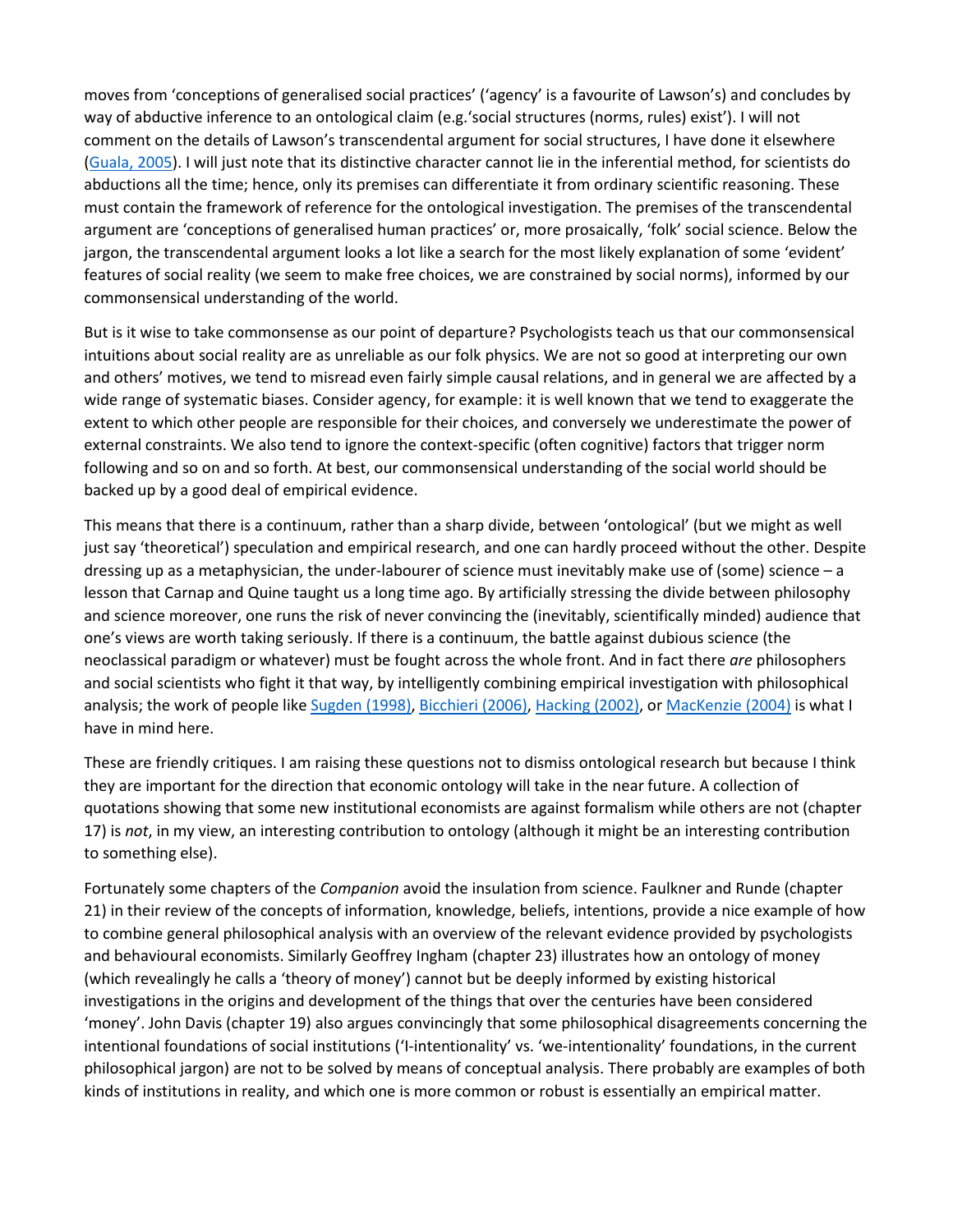To sum up: ontology is probably here to stay and this is a welcome development. It is important, however, that some key methodological issues are clarified before we proceed. Philosophers of economics must be allowed to tackle fundamental questions that are currently ignored by economists. And in fact it is not by chance that some important new areas of research have been first explored by philosophers. But we must also be aware that the purely speculative approach has some limitations and can only go thus far unless it is complemented by other methods. We must also be careful not to be fooled about the status of ontological analysis by trendy words ('metaphysical', 'transcendental', 'essential') which just hide philosophers' unwillingness to get their hands dirty with the business of studying reality as it is – as opposed as how it should be according to their Oxbridge intuitions. Many social scientists outside economics have been busy studying rules, norms, institutions, beliefs, and the other entities that are at the core of ontological debate. In the end the boundaries between economic ontology, sociology, economic psychology, economic and social history, and so forth should turn out to be more arbitrary than we currently think.

#### 3.2. Reply (JR)

I am very grateful to Francesco Guala for his comments. It is natural that he should concentrate on Tony Lawson's chapter in the volume, as this is devoted to developing a general position on the nature and purpose of ontological research in economics. As Guala observes, Lawson advances a version of the Lockean conception of the philosopher as under-labourer for science. Guala makes an interesting distinction between strong and weak versions of the under-labourer idea. The weak version looks for mismatches between method and subject matter but tends to deal in possibilities rather than attempting to describe the world as it is. The strong version, in contrast, does attempt to make claims about how the world is.

Guala sees difficulties with both interpretations. The weak version faces the problem that the methods and models used by economists are 'ontologically opaque', that is, that economists' ontological commitments cannot be read directly off the tools they use. The strong version faces the additional problems that it strays into doing science and thereby runs into conflict with the under-labourer idea, and, at least as represented in Lawson's writings, is too reliant on folk psychology.

The problem of ontological opacity is a real one. It is indeed not possible to read economists' ontological commitments off their models in any direct and simple way. Economists who routinely assume one-agent economies, perfect competition, common knowledge of rationality and the like in their modelling work, would be surprised if such assumptions were interpreted as a sign of their being committed to the existence of these phenomena as real features of the world. The same goes for the deeper, more abstract kind of assumptions typically not mentioned when models are formulated. For example, I suspect that most economists would baulk at the atomistic or deterministic structure of their models being interpreted as their denying that the social world is characterised by internal as well as external relations or that it evolves in a non-deterministic way. The conventional view is simply that both sorts of assumptions, be they explicit or the more hidden, unstated kind, are idealisations that represent a price worth paying for what they facilitate in any modelling endeavour.

One response to all this is to argue that economists' methods and models reflect particular ontological presuppositions irrespective of the beliefs of those who create and use them. But here too different authors tend to emphasise different things. For Lawson the distinguishing feature of mainstream economics is its emphasis on formal modelling, which he sees as reflecting a view of science that presupposes the existence of sharp regularities between events ('closed systems' in his terminology, which seem to be notable for their absence in the social realm). This position is of course merely one instance of a broad position that has been stated many times before and is, to this extent, perhaps less of an outlier than Guala's comment may suggest. But there are indeed always differences over details and it is certainly true that different authors often point to different things when characterising mainstream economics, such as a commitment to individualism, rationality,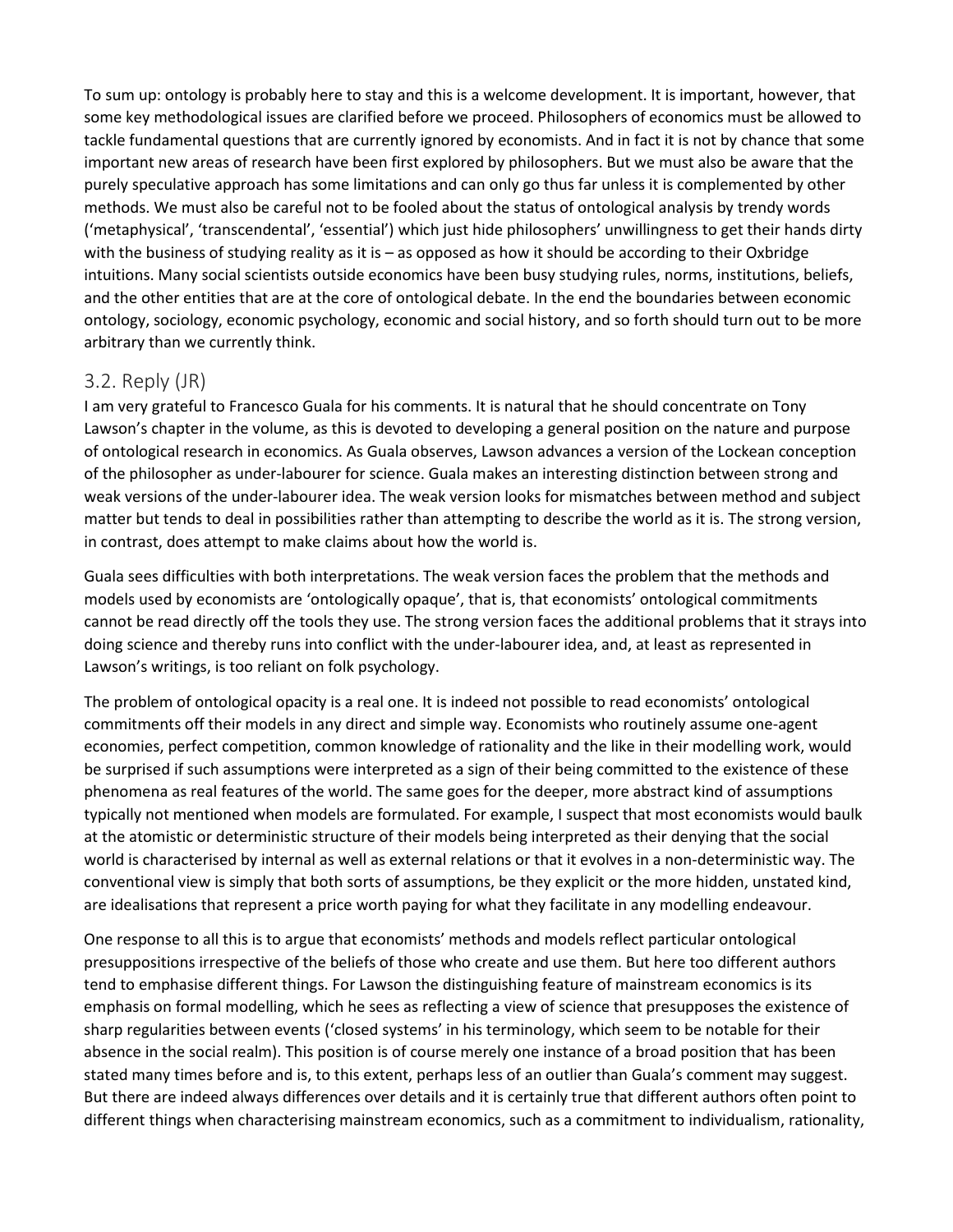equilibrium and so on. As Guala observes, any ontological exercise is inevitably going to involve some degree of reconstruction.

The diversity of views on the ontological presuppositions of the methods employed in economics should therefore not be surprising, and indeed much of the literature is devoted to debating the differences. All this should not be seen as a problem, as such debates can be very useful in generating critical perspectives, teasing out hidden presuppositions and so on, that lead to a better understanding of the subject. But the ontology of economics is about more than the properties and presuppositions of economic models. It is also increasingly taking the form of descriptive ontology that attempts to investigate, specify and conceptualise directly, different aspects of the socio-economic world, such as capabilities [\(Martins, forthcoming\)](javascript:;), money [\(Ingham, 2004\)](javascript:;) and institutions [\(Searle, 2005\)](javascript:;) to name just three. A characteristic feature of this work is that it proceeds to build theories in terms of propositions and statements that, while necessarily partial, are intended to be descriptively accurate of the phenomena concerned. That is to say, it is work that privileges abstraction over the kind of idealisation that characterises standard economic analysis [\(Runde, 1996\)](javascript:;), much of which is presented in terms of ideal and limit-types that everyone knows to be descriptively false of the world.

It may well be that the ontology of economics will run into conflict with the under-labourer idea, especially in pursuing the latter path. Whether it actually does so or not of course depends in part on where science is seen to begin and end. For Lawson science begins where researchers begin to address specific concrete questions and attempt to retroduce causes, for Guala where researchers start making empirical claims. My own view is that attempts to establish a hard and fast line demarcating the ontology of economics from economics proper are unlikely to succeed and, more importantly, that such attempts are likely to be counterproductive. There was a time when economists could write extensively on the nature of economic phenomena without being perceived as doing anything other than contributing to economics. This is no longer the case and economics is the poorer as a result. The kind of descriptive ontology mentioned above offers a glint of hope in this regard and the last thing it needs at this stage is to be parcelled off in a way that renders it yet another specialist activity that is tangential to mainstream economic research.

One last point. Guala appears to suggest that the premises of the kind of transcendental arguments favoured by proponents of critical realism are necessarily restricted to 'conceptions of generalised human practices' or 'folk science' derived from our commonsensical understanding of the world. This seems to me a misunderstanding. In the first place, while conceptions of generalised human practices will often be the place to start in socioeconomic analysis, not least in studies of what economists themselves do, this is not a matter of necessity. As Lawson himself puts it in his chapter in the *Companion*, his strategy has been to explain various generalised 'features of experience *including* human actions, and so to uncover generalised insights regarding the structure or nature of reality' (p. 328, emphasis added). Exactly where the analysis starts depends on the question being raised and may not include human practices at all, such as the symptoms of mad cow's disease (a favourite example of Lawson's), particular crops failing and others not, and so on. Second, there is nothing in Lawson that restricts the objects of analysis to items of folk psychology. They might just as well be features of regularity that have to be teased out with close empirical, and perhaps even statistical and/or experimental, work. Guala is surely right to say that at best, 'our commonsense understanding of the social world should be backed up by a good deal of empirical evidence'. But it would be wrong to suggest that Lawson would have it any other way.

## 4. Concluding Note

Economics and philosophy, as a domain of investigation, constitutes a set of inquiries into the nature and status of economics that come from both inside and outside the discipline. In some cases these inquiries stem from philosophical problems that arise within economics itself. In other cases the impetus comes from outside economics, such as where philosophers aim to test the boundaries and assess the principal results of the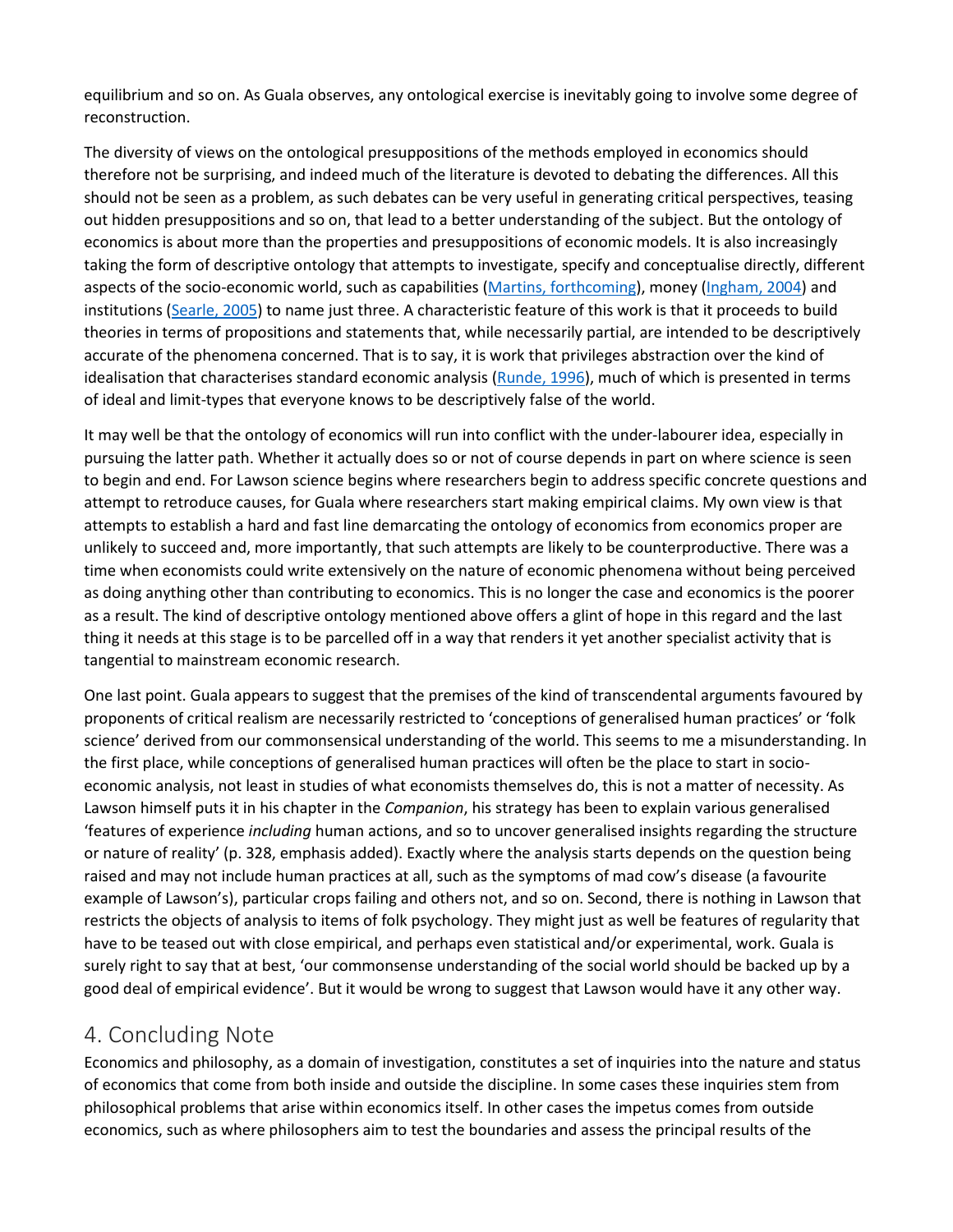disciplines they examine. Either way, the subject offers significant scope for multiple dialogues and invariably reflects a broad range of perspectives. One of the primary aims of the *Companion* was to encourage this kind of multi-perspectival discussion by bringing together a diversity of voices on the state of the philosophy of economics. The exchanges between the reviewers of this volume and its editors recorded above, with both philosophers and economists involved, constitute a further round of the discussion. We look forward to the ones to follow.

## Footnotes

1. On how rational choice politics can neuter the public choice critique of government; see [Stigler \(1992\)](javascript:;) and more recently [Wittman \(1995\).](javascript:;) For a critique of rational choice politics on empirical grounds; see [Green and](javascript:;)  [Shapiro \(1994\).](javascript:;)

2. James [Buchanan \(1982\)](javascript:;) distinguishes between questions that can be analysed by treating the actor as equivalent to a rat (where neoclassical economics is most appropriate) and those that require the actor to be viewed as a creative individual (where the subjectivist economics of [Shackle \(1972\)](javascript:;) and the Austrians is more appropriate). Buchanan is thus able to perform the difficult trick of appearing both a hard-boiled rational choice theorist and a social philosopher and political economist.

3. On the importance of ideology in providing the raw material for economic analysis see [Schumpeter \(1954\).](javascript:;) Also see the chapters in the *Companion* by Cardoso (Chapter 1) on natural law and political economy, and Leroux (Chapter 8) on ideology. Leroux asks why economists have paid so little attention to ideology, and we would suggest that at least part of the answer is a consequence of a commitment to the rationality assumptions deployed in mainstream economics that render irrelevant such discussions in so-called scientific economics.

4. A first attempt can be seen in the collection by Bates *et al*[. \(1998\).](javascript:;) [Elster \(2000\)](javascript:;) warns that this approach risks running into the problem of twisting the narrative to fit the analytic structure.

5. See the work of German sociologist Hans [Albert \(1979\).](javascript:;) Albert's intellectual agenda has been pursued in more recent years by Vanberg [\(1994,](javascript:;) [2001\)](javascript:;).

6. The 'relatively' accounts for old die-hard problems like methodological individualism, which span across the methodology/ontology divide; see Kincaid's essay in Part II of the *Companion*.

## References

- Albert, H. (1979). 'The economic tradition economics as a research programme for theoretical social science', in (K. Brunner, ed.), *Economics and Social Institutions*, pp. 1–27, The Hague: Martinus Nijhoff Publishing.
- Bates, R.H., Greif, A., Levi, M., Rosenthal, J‐L. and Weingast, B.R. (1998). *Analytic Narratives*, New Jersey: Princeton University Press.
- Bicchieri, C. (2006). *The Grammar of Society*, Cambridge: Cambridge University Press.
- Boettke, P.J. (1998). 'James M. Buchanan and the rebirth of political economy', in (S. Pressman and R. Holt, eds.), *Against the Grain: Dissent in Economics*, pp. 21–39, Aldershot, UK: Edward Elgar Publishing.
- Buchanan, J.M. (1969). *Cost and Choice*, Chicago: Markham Publishing Company.
- Buchanan, J.M. (1982). 'The domain of subjective economics: between predictive science and moral philosophy', in (I. Kirzner, ed*.), Method, Process and Austrian Economics*, pp. 7–20, Massachusetts: Lexington Books.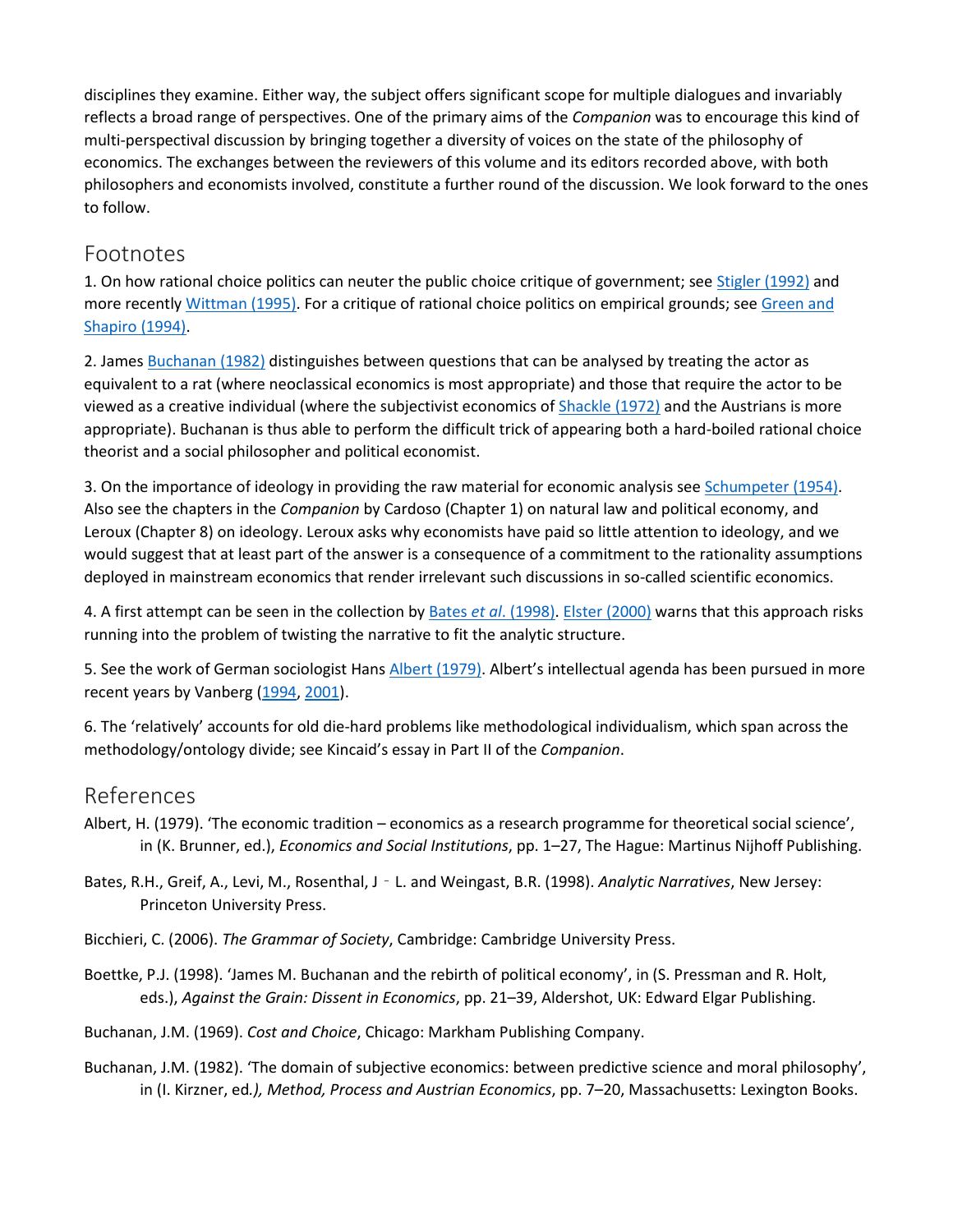- Buchanan, J.M. (1987). 'Constitutional economics', *The New Palgrave Dictionary of Economics*, Basingstoke: Macmillan.
- Buchanan, J.M. (1989). 'Shackle and a lecture in Pittsburgh', *Market Process*, vol. 7 (Spring), pp. 2–4.
- Buchanan, J.M. (1990). 'The domain of constitutional economics'*, Constitutional Political Economy*, vol. 1(1), pp. 1–18.
- Buchanan, J.M. (2000). 'The soul of classical liberalism', *The Independent Review*, vol. 1, pp. 111–9.
- Buchanan, J.M. and Vanberg, V.J. (2002). 'Constitutional implications of radical subjectivism'*, The Review of Austrian Economics*, vol. 15(2/3), pp. 121–9.
- Carrara, M. and Varzi, A.C. (2001). 'Ontological commitment and reconstructivism', *Erkenntnis*, vol. 55, pp. 33– 50.
- Elster, J. (2000). 'Rational choice history: a case of excessive ambition', *American Political Science Review*, vol. 94 (3), pp. 685–95.
- Green, D. and Shapiro, I. (1994). *Pathologies of Rational Choice*, Connecticut: Yale University Press.
- Guala, F. (2005). 'Talking about structures: the ''transcendental'' argument', *Revue de Philosophie Economique*, forthcoming.
- Hacking, I. (2002). *Historical Ontology*, Cambridge MA: Harvard University Press.
- Hands, D.W. (2001). *Reflection Without Rules: Economic Methodology and Contemporary Science Theory*, Cambridge: Cambridge University Press.
- Hayek, F.A. (1976). *Law, Legislation and Liberty, Volume 2: The Mirage of Social Justice*, Chicago: The University of Chicago Press.
- Ingham, G. (2004). *The Nature of Money*, Cambridge: Polity Press.
- Mäki, U. (ed.), (2001). *The Economic World View*, Cambridge: Cambridge University Press.
- MacKenzie, D. (2004). 'The big, bad wolf and the rational market: portfolio insurance, the 1987 crash and the performativity of economics', *Economy and Society*, vol. 33, pp. 303–34.
- Marciano, A. (2005). 'Benevolence, sympathy and Hume's model of government: how different is new political economy from classical political economy?', *History of Political Economy*, annual supplement, pp. 40–67.
- Martins, N. (forthcoming). 'Capabilities as causal powers', *Cambridge Journal of Economics*.
- Morgan, M.S. and Morrison, M. (eds.) (1999). *Models as Mediators: Perspectives on Natural and Social Science*, Cambridge: Cambridge University Press.
- Runde, J. (1996). 'Abstraction, idealisation and economic theory', in (P. Arestis, G. Palma, and M. Sawyer, eds.), *Markets, Unemployment and Economic Theory: Essays in Honour of Geoff Harcourt*, (vol. 2), pp. 16–29, London: Routledge.
- Ruskin, J. (1862). *Unto the Last*, Harmondsworth: Penguin Classics.
- Schumpeter, J.A. (1954). *History of Economic Analysis*, New York: Oxford University Press.
- Searle, J.R. (2005). 'What is an institution?', *Journal of Institutional Economics*, vol. 1, pp. 1–22.